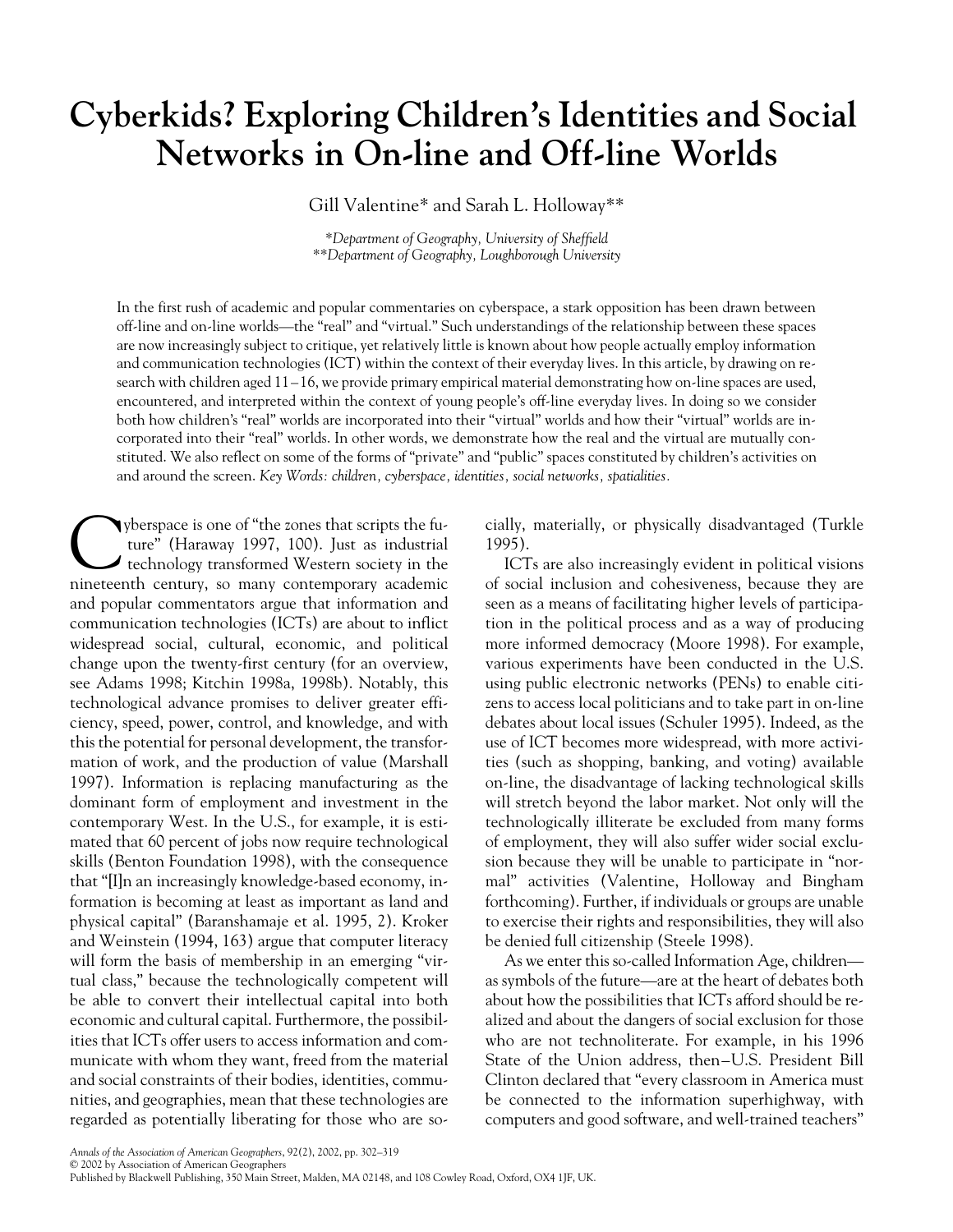(Clinton 1996). British Prime Minister Tony Blair shares this goal: his government is investing U.K.£700m to construct a network to which all 30,000 U.K. schools will be connected and to enable every British child to have an e-mail address.

Computer companies have been quick to exploit parents' fears that their children may become disenfranchised from the Information Age if they do not have access to appropriate technologies. The educational advantages of a home computer and the potential employment rewards for those who become technologically literate are frequent themes in their marketing campaigns (Valentine and Holloway 2001b). Statistics suggest that over 40 percent of U.S. households now own a home personal computer (PC) (URL 1), while the British government's "IT for All" survey (conducted by the British Market Research Bureau) found that 34 percent of U.K. respondents claimed to have a PC at home even if they did not use it. Families with children have the highest levels of PC ownership.

As such, the Internet-connected PC is the latest form of media (following television, stereos, console games, etc.) to play an important role in children's peer group relationships (Suss et al. 2001). Indeed, the availability of PCs and other media in children's bedrooms has been credited with producing a bedroom culture (Livingstone, Gaskell, and Bovill 1997). For some adult commentators, this is a cause for concern. The fear is that computer-obsessed children will socially withdraw from the off-line world of family and friends, thereby missing out on the imaginative opportunities for play that the outdoors is perceived to offer, and that they will become addicted to the screen, putting not only their social but their physical well-being at risk (Holloway and Valentine forthcoming).

Some commentators also fear that children's on-line activities will bring with them new dangers. Cyberspace is a contemporary site of anxiety. Mass media commentaries have highlighted the fact that children may be at risk of corruption from material they can find on the Internet, and of abuse at the hands of strangers whom they might encounter in chat rooms. This fear is compounded by the fact that parents and teachers—particularly those who are less technologically literate than young people in their care—have a limited ability to control or filter what children might see and learn on the Internet, where "adult" images of the world, such as pornography, are readily available (Valentine and Holloway 2001a). In this way, ICTs are regarded by some as a potential threat, not only to individual children but also to childhood as an institution, because of their potential to threaten childhood "innocence" and blur the differenti-

ation commonly made between the states of childhood and adulthood.

However, despite the importance that contemporary Western governments are placing on developing children's access to and use of ICT and its connection to the future economic well-being of their economies, and despite the concerns that popular commentators have raised about what this means both for individual children and for childhood itself, little is known about how children actually employ ICT within the context of their everyday lives. There are two reasons for this. First, children are a relatively underresearched group (Holloway and Valentine 2000a). While a small but significant literature on children's geographies exists dating back to the 1970s (Bunge 1973; Hart 1979) only in the last few years has research in this subfield of the discipline reached a critical mass (Holloway and Valentine 2000a). Informed by work from the new social studies of childhood, which understands children as social actors in their right rather than as incompetent or incomplete adults (Qvortrup et al. 1994; James, Jenks, and Prout 1998), contemporary children's geographies reveal the extent to which adults know relatively little about children's own social worlds (Valentine 1997).

Second, despite the growing importance of the Internet in the Western world, there are surprisingly few empirical studies of people's actual use of ICT. Much of the contemporary writing about cyberspace within the social sciences is theoretical, rather than empirically informed. Research that has focused on actual practices has tended to concentrate on the growth of on-line cultures through multi-user domain (MUD) environments (textual virtual environments created by a programmer or participants; see, for example, Turkle 1995). In other words, it has concentrated primarily on extreme users and utopian visions of virtual life, rather than looking at the complex ways in which ICT is used and made sense of in everyday worlds (Kitchin 1998a). The current article is important, therefore, because it provides a body of empirical data based on a questionnaire survey, participant observation, and interviews—about the way ICTs are used in practice by children aged 11–16, and because in doing so it also further advances our understandings of children as social actors.

In the following section of this article, we elaborate on the theoretical understandings of ICT that inform this study by situating it within contemporary work from social studies of technology and geographies of cyberspace. We also expand on the nature of the research upon which this article is based. We then present our empirical data in two sections.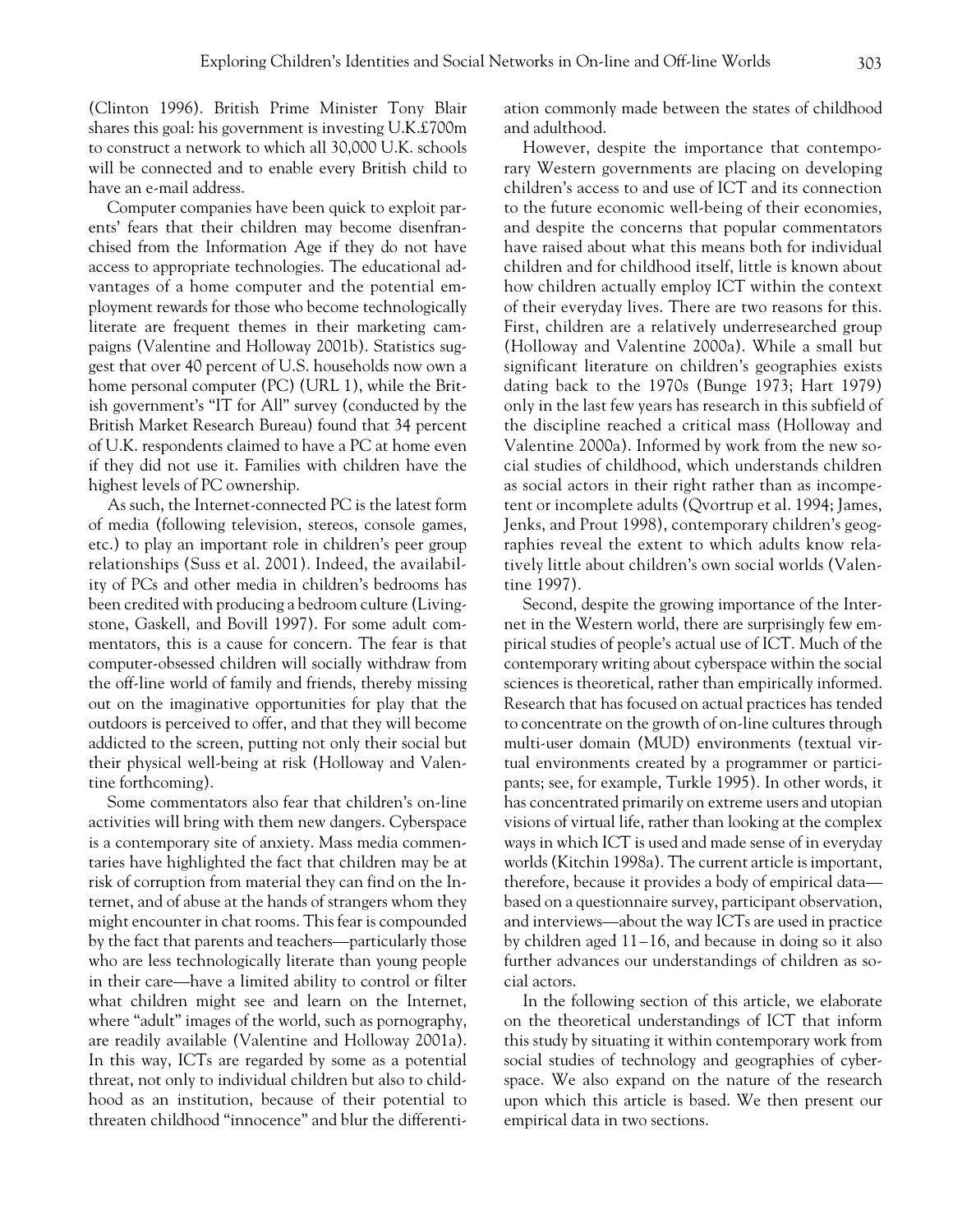## **The "Real" and the "Virtual"**

In the first rush of academic and popular commentaries on cyberspace, a stark opposition was often drawn between off-line and on-line worlds, the "real" and the "virtual" (Heim 1991; Laurel 1991; Springer 1991). In such representations, the two worlds are regarded as distinct or unconnected from each other and as possessing different, usually oppositional, qualities (see Doel and Clarke 1999). For some commentators (e.g., Heim 1991; Thu Nguyen and Alexander 1996), whom we have described elsewhere as the "boosters" (Bingham, Holloway, and Valentine 1999a, 658), "virtual" space is understood to be an improvement on the "real" world, a chance to fill out or overcome its limitations. For other commentators (e.g., McLaughlin, Osbourne, and Smith 1995), whom we have dubbed "debunkers" (Bingham, Holloway, and Valentine 1999a, 658), the "virtual" is regarded as inauthentic, a poor copy of the "real."

In particular, boosters have uncritically celebrated on-line worlds as disembodied spaces, in contrast to the materiality of "real-world" environments. On-line technology has been valorized for its perceived promise "to deliver its users from the constraints and defeats of physical reality and the physical body" (Robins 1995, 139). Most notably, boosters have heralded ICT as a disembodied form of communication that offers users the utopian possibility of escaping the encumbrance of their material bodies by enabling them to create and play with on-line identities (Springer 1991; Plant 1997). For these commentators, the material body is not simply rendered invisible on-line: it becomes completely irrelevant (Stone 1991; Thu Nguyen and Alexander 1996).

As well as reconfiguring human embodiments in this way, boosters have also claimed that ICT create new forms of social relationships in which participants are no longer bound by the need to meet others face to face but can expand their social terrain by meeting others located around the globe on-line, mind to mind. Indeed, some commentators go so far as to suggest that "virtual" relationships are more intimate and richer than off-line relationships because they are formed on the basis of genuine mutual interest, rather than being based on the coincidence of off-line proximity.

In these representations, then, "virtual" space is characterized not simply as set apart from everyday life, but as transcending it—a hyperrealization of the real (Doel and Clarke 1999). It is regarded as a zone of freedom, fluidity, and experimentation that is insulated from the mundane external realities of the material world (Laurel 1991; Springer 1991), a zone in which it is possible to suspend the "real" self. For example, Wilbur (2000, 48) suggests

that the emancipatory discourse of disembodiment offers "the possibility of stepping beyond and remaining one's self in some lasting way through virtual identity play." Likewise, Heim (1991, 76) argues that the human/ machine interface can "often eliminate the need to respond directly to what takes place between humans."

Like boosters, debunkers also view the "real" and the "virtual" as both different and separate worlds. However, these commentators view on-line worlds as a bad imitation of or poor substitute for the "real world." For example, disembodied identities are regarded as "inauthentic" in contrast to embodied identities, while on-line forms of communication have been represented as commodified, privatized, and individualized exchanges, in contrast to the more communal nature of social relationships in the off-line world (McLaughlin, Osbourne, and Smith 1995). Such writers characterize ICT users as so immersed in on-line culture that they become detached from their off-line social and physical surroundings and thus "removed from the fullness of 'real' human existence" (Robins 1991, 66).

In the eyes of the debunkers, the "virtual" (the false, the inauthentic, the new, the disembodied) threatens to invade or pollute "the real" (the genuine, the authentic, the traditional, the embodied). For example, Paul Virilio conjures up images of "the disappearing city where chronological topographies replace constructed geographical space, where immaterial broadcast emissions decompose and eradicate a sense of place" (summarized in Ostwald 1997, 467). Likewise, as we mentioned above, popular commentators often paint a picture of children as so immersed in on-line worlds that they turn away from the "real," becoming detached from off-line social and familial relationships and withdrawing from public outdoor space into on-line fantasy spaces. In these understandings, the "real" is represented as a fragile world under threat from the seductive lure of the "virtual" (Doel and Clarke 1999).

While boosters and debunkers differ about whether the development of on-line worlds is positive or negative, they share a tendency to regard the "real" and the "virtual" as not only different but also discrete. Research on cybercultures has commonly focused on users' on-line activities, ignoring the way that these activities remain embedded within the context of the off-line spaces and the social relations of everyday life. Such understandings of the relationship between on-line and off-line worlds are now increasingly subject to critique (see, for example, essays in Crang, Crang, and May 1999).

Indeed, the ability to access on-line space presupposes certain off-line material resources, not least of which are access to a computer and the electricity to run it. A digi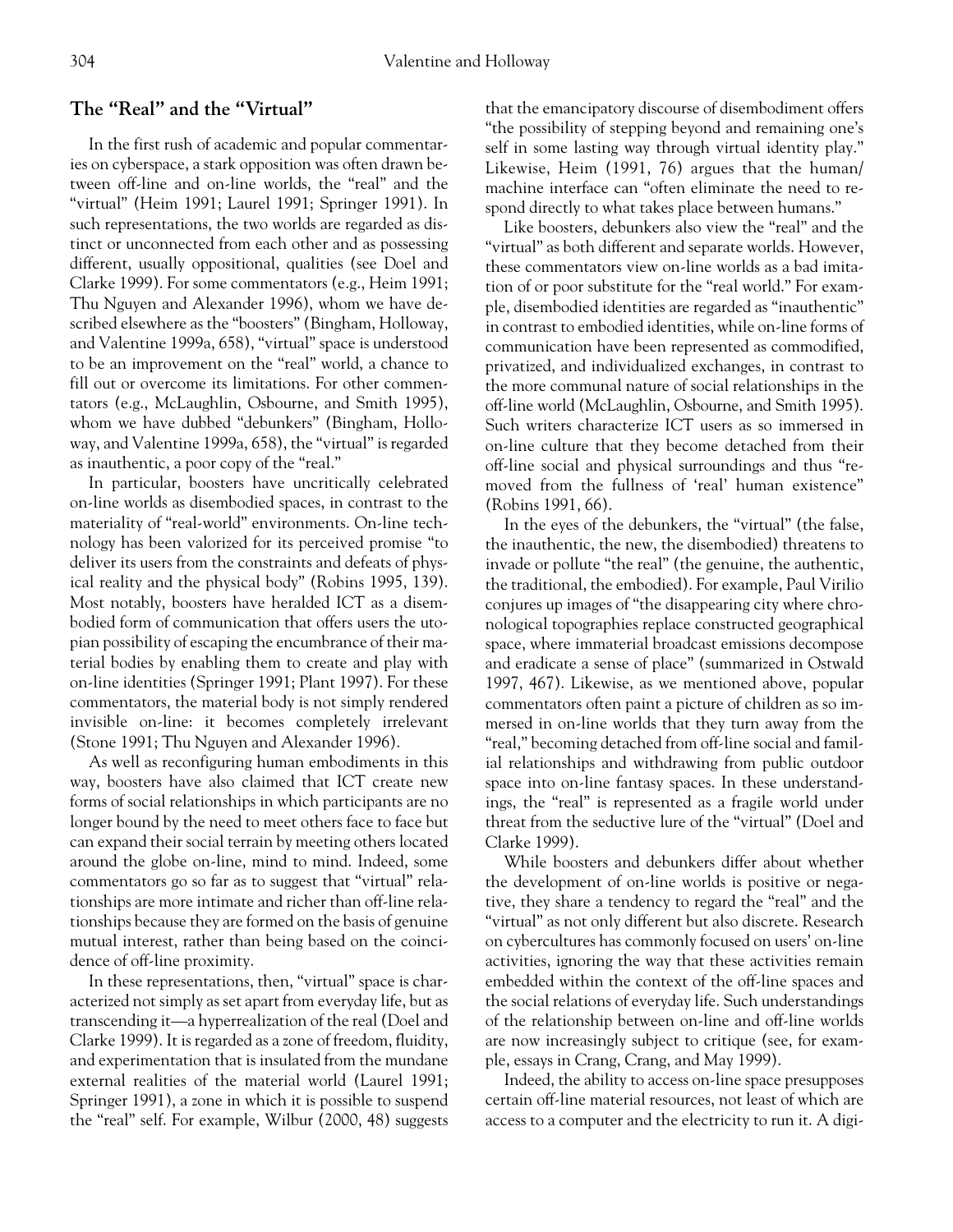tal divide exists in terms of access to ICT, both between and within countries and parts of the world. Since not everyone is equally equipped to take advantage of on-line opportunities (Kitchin 1998a, 1998b), our understandings of telecommunication technologies need to be contextualized in specific places and times (Larner 1999). Wakeford (1999) has also highlighted the importance of the off-line spaces in which technologies are accessed. She (179) refers to cybercafés as "translation landscape[s]," off-line spaces through which on-line spaces are produced, mediated, and consumed.

Other writers have challenged the way that the "real" and the "virtual" are imagined in opposition to each other. In a study of the use of the Internet by community organizations in Chicago, Light (1999) questions the way that ICT are perceived to threaten the vitality of "real" cities. Her observations suggest that rather than being set in opposition to the off-line world, on-line activities offer new ways to revitalize people's engagement with the city. In a similar vein, a number of authors have also begun to criticize the discourse of disembodiment. Sobchack (1995), describing her experience of suffering postoperative pain following cancer surgery while using ICT, puts paid to the boosters' romantic claims that such technologies provide a means for transcending the material body. Echoing this point, Argyle and Shields (1996, 60) comment that "There is no loss of body in and through virtual reality technologies. While we may 'lose ourselves' in a good book or in the trance-like state of online interaction, we know that this is a change of consciousness: something in the mind, not the body." Critiques are also emerging of the debunkers' claims that on-line interactions and relationships are not only distinct from but also less authentic than off-line encounters. As Wark (1994, vii) explains: "virtual geography is no more or less 'real.' "

Yet, despite the growing unease with the way on-line and off-line spaces are often dichotomized, research has so far failed to map the complex ways in which on-line activities are embedded within "real-world" lives (Kitchin 1998a, 1998b). In this article, we reject any suggestion that on-line and off-line worlds are oppositionally different or unconnected. Rather, by focusing on children's situated consumption of ICT, we aim to provide primary empirical material that demonstrates *how* on-line spaces are used, encountered, and interpreted within the context of young people's off-line everyday lives. In doing so, we consider both how children's "real" worlds are incorporated into their virtual worlds and how their virtual worlds are incorporated into their "real" worlds. In other words, we demonstrate how the "real" and the "virtual" are mutually constituted. This article thus contributes to

geographies of cyberspace and to social studies of technology by providing empirical evidence of how ICT is embedded within everyday life and by highlighting the spatialities produced in this process. Further, it contributes to children's and young people's geographies by informing adult understandings of children's on-line and off-line worlds. In doing so it also enlightens popular media and policy debates about children and Internet.

In examining how children and technology come together, however, we want to reject any simple technological determinism. By "technological determinism" we mean narratives in which a "new" technology is presumed to *impact* (either positively or negatively) on society, replacing what has gone before and producing a predictable set of effects that are presumed to be more or less the same everywhere (Bingham, Holloway, and Valentine 2001). Technologically determinist accounts are commonly apocalyptic, in that they usually draw on metaphors of inevitable change in which people are deemed to be under threat from techno-"shocks" or "waves" (Bingham 1996; Thrift 1996). They also ignore the way that the impact of any technology varies according to specificities of time and place, who is using it and their intentions, and the other agendas to which technology may become attached (Thrift 1996; Bingham, Holloway and Valentine 2001). This is what Bryson and de Castell (1994, 206) term an "artifactual" view, in which technology is severed from the normative context of social practice. Bromley (1997, 54) explains that in such accounts, "Technology is presented as an autonomous juggernaut, with each new development an inevitable result of what has come before, regardless of what the people designing, promoting, purchasing or using the technology may have in mind."

Despite such criticism, technological determinism is still popularly employed to explain material-social change (Winston 1995; Thrift 1996) and is particularly evident in theorizations of cybertechnologies (Bingham 1996). Yet Bromley (1997) also warns against the danger of taking the opposite stance: viewing technology as a "neutral tool" whose impact is entirely determined by the intentions of its users. Authors who take this approach commonly fall into the trap of assuming that the meanings of technology are stable and unproblematic. This is because they fail to recognize the interpretive processes inherent in all of the practices through which we become socially acquainted with technologies, from their design onwards (Bingham 1996; Thrift 1996). In other words, they substitute for a *technological* determinism a *social* determinism, in which the assumption is that only people have the status of actors (Akrich 1992).

Wajcman (1991) labels these two positions "use/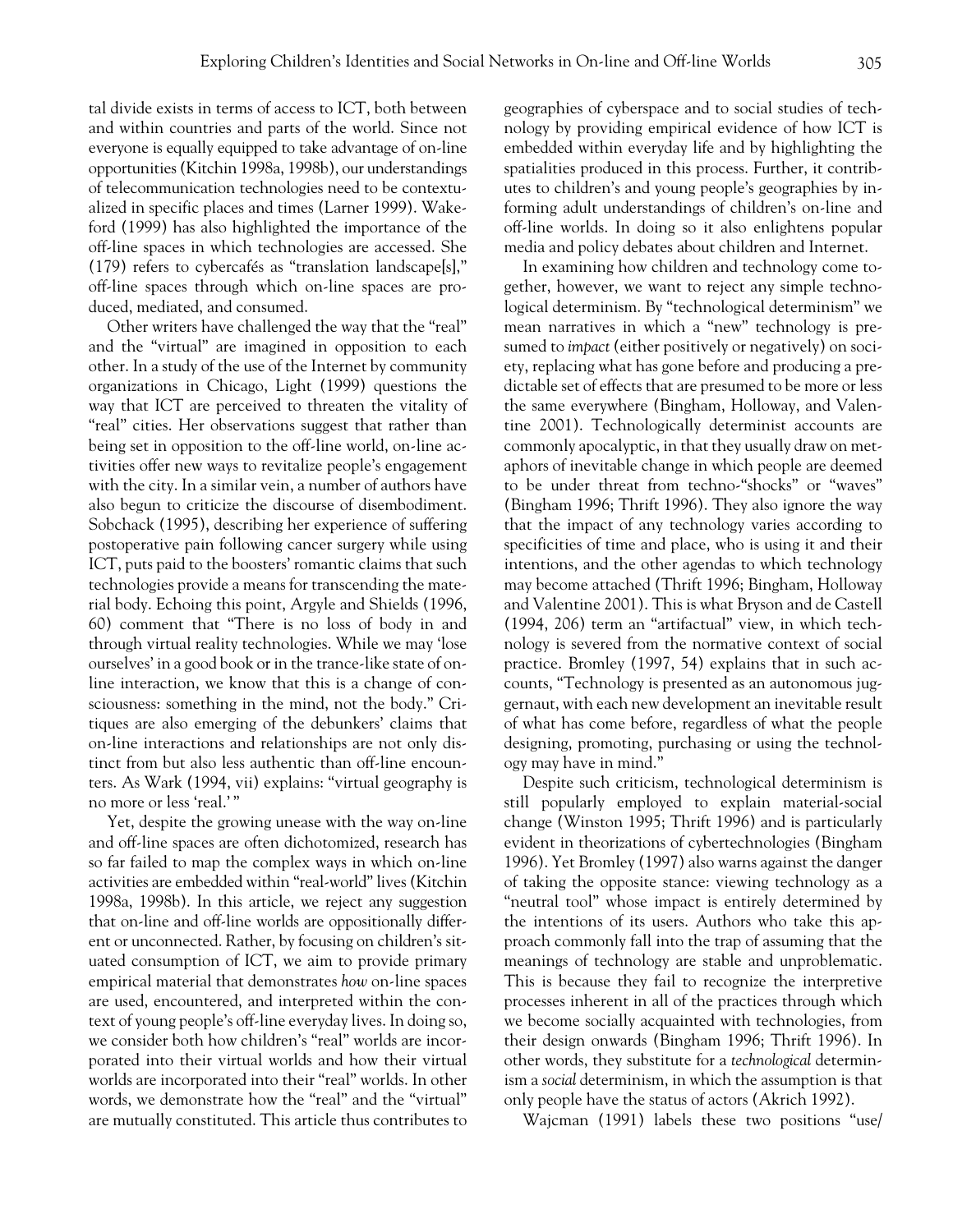abuse" and "social shaping" models. Both are based on setting up false oppositions between technology and society in which either strong technology impacts on weak society or strong society shapes weak technology (Bingham 1996). As such, they ignore the mutual implication and complication of bodies and objects.

Scholars from the social studies of technology, such as Bruno Latour (1993) and John Law (1994), offer an alternative approach. These writers argue that we are inextricably entwined with our material surroundings, to the point that we need to recast the social to include nonhumans. Callon and Latour (1981) point out that our use of objects is one of the things that differentiates us from animals such as baboons: whereas baboons form associations and order their social worlds only through actions between one body and another, we as humans use a range of objects or "props" to mobilize, stabilize, and order our society. Callon and Law (1995, 484) demonstrate this point with what they call a thought experiment. Referring to the example of an imaginary office manager called Andrew, they write:

[J]ust imagine what would happen if they took away Andrew's telephone and his fax machine. If they blocked the flow of papers and reports. Imagine what would happen if they shut down the railway line to London and stopped him from using his car . . . Then imagine, also, that his secretary were to disappear. And his room, with its conference table, its PC and electronic mail were to vanish.

In other words, the world cannot be unproblematically divided up into "things" (on the one hand) and "the social" (on the other) (Bingham 1996). Rather, in order to understand human activity and society we need "to take full account of those crowds of nonhumans mingled with humans" (Latour 1988, 16).

For these advocates of what has become known as Actor Network Theory (ANT), society is produced in and through patterned networks of heterogeneous materials in which the properties of humans and nonhumans are not self-evident but rather emerge in practice. In other words, the social and the technical always codevelop. As Thrift (1996, 1485) explains, "the actors in these actor networks redefine each other *in action* in ways which mean that there are no simple one-to-one relationships from technology to people but rather a constantly ongoing, constantly inventive and constantly reciprocal process of social acquaintance and reacquaintance."

Our study of children's use of the Internet is informed by these ideas. We do not view computers as things "with pregiven attributes frozen in time" (Star and Ruhleder 1996, 112), or as objects that affect social relations in fixed ways, producing a predictable set of effects. Rather

we understand them to be "things" that materialize for children as diverse social practices and that may vary as much as the contexts in which they are used (Bingham, Holloway, and Valentine 2001). Notably, we recognize that computers may play different roles within children's different communities of practice and so emerge as very different tools, depending on the way different communities of practice make use of them. Here we draw on Eckert, Goldman, and Wenger's (1996, 4–5) definition of communities of practice. They write:

[U]nited by a common enterprise, people come to develop and share ways of doing things, ways of talking, beliefs, values—in short, practices—as a function of their joint involvement in mutual activity. Social relations form around the activities, the activities form around relationships, and particular kinds of knowledge and expertise become parts of individuals' identities and places in the community.

The findings presented in this article are based on material collected as part of a two-year study of children's use of ICT at school and home. While this article focuses specifically on how children use, encounter, and interpret on-line spaces within the context of their off-line worlds, other papers emerging from this work have addressed discourses about children and technology (Bingham, Holloway, and Valentine 1999a; Valentine, Holloway, and Bingham 2000), schools' visions of technology (Valentine and Holloway 1999), the role of schools' highly gendered cultures in shaping distinct cultures of computing within these institutions (Holloway, Valentine, and Bingham 2000), ICT and social exclusion (Valentine, Holloway, and Bingham 2002), children's negotiations of technological competence at home and at school (Holloway and Valentine 2001), parental fears about children's safety on-line (Valentine and Holloway 2001a), how children's ICT usage is shaped within and reshapes the home environment (Holloway and Valentine 2001a), the way that on-line interactions may be used to endorse or contest the way children imagine other nations (Holloway and Valentine 2000b), the Americanization of the Internet (Holloway and Valentine 2001b), technophobia (Valentine and Holloway 2001b), and the particular relevance of ICT to rural areas (Valentine and Holloway 2001c). We have also used examples from this work to explore how different ways of thinking about spatiality might contribute to the new social studies of childhood (Holloway and Valentine 2000c).

The first stage of the research was based in three secondary schools. Two of the schools, Highfields and Station Road, are located in a major urban area in Yorkshire; the third, Westport, is in an isolated small rural town in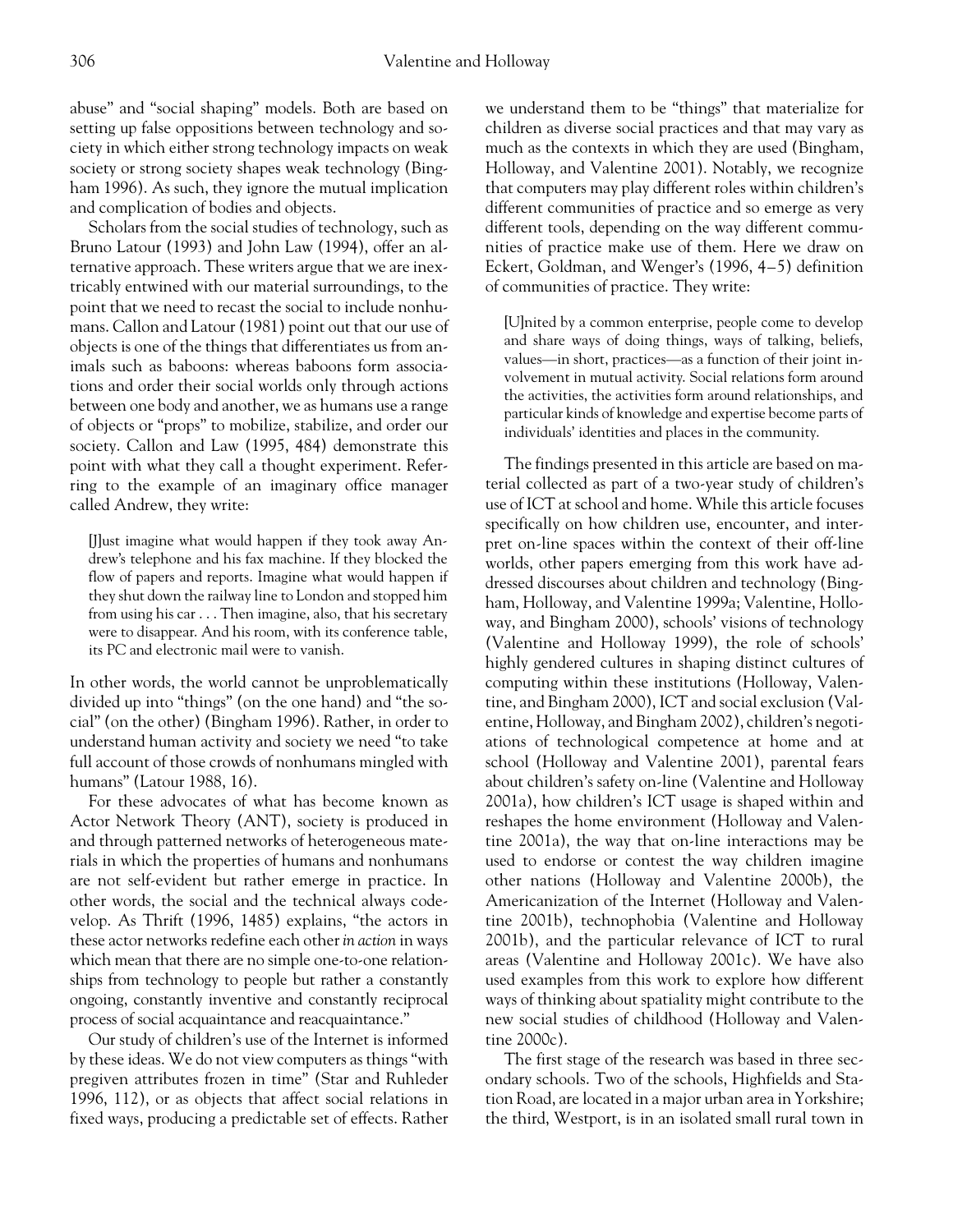Cornwall.1 Highfields is a mixed comprehensive school for pupils aged 11–18 located on the residential edge of a major city. The area is dominated by private housing and is relatively advantaged, with unemployment being well below local and national averages. The ethnic background of the pupils is mainly "white," though at seven percent, British Pakistanis form a significant minority of the school population. The school has benefited from some investment since its designation as a technology school, and exam results compare favorably with the national average. Station Road is a mixed comprehensive for pupils aged 11–16 located in a much less well-off part of the same city, where the percentage of children eligible for school meals is higher than the national average. The school has a much greater percentage of pupils scoring below the national average on examinations; however, given their catchment population, in which eight percent of the children are from homes where English is not the first language, authorities see the school as performing relatively well. Westport is a mixed comprehensive school for pupils aged 11–18, and is located in one of the most isolated rural coastal towns in the U.K. The school serves a large, mainly rural catchment area, with some pupils traveling considerable distances to attend. While there is variation in the pupils' socioeconomic backgrounds, the catchment area as a whole is less disadvantaged than the national average. The number of children with statements of Special Educational Needs is relatively high, though exam results for the school as a whole are close to the national average.

Within the case-study schools we undertook a questionnaire survey of 753 children aged 11–16 asking about their use of computers and the Internet in both school and home environments. This was followed by observation work in a number of case-study classes and focus-group discussions—based mainly on existing friendship groups—that covered children's experiences of information technology (IT) within the school environment. Semistructured interviews with the IT and head teachers from these schools were also carried out.<sup>2</sup>

On the basis of this stage of data collection, forty children and their families were asked to participate in a further stage of the research. This involved separate indepth interviews with the parent(s) and the children in the household about the purchase of home PCs and Internet connections, the use of computers and the Internet by different household members, different competence levels, issues of unity or conflict around shared use, ownership, location, and control of domestic the PC, and whether being on-line had affected household relations.

Our research was informed by understandings from the sociological study of childhood and from children's

geographies (see, for example, Qvortrup et al. 1994; James, Jenks, and Prout 1998; Holloway and Valentine 2000a). This research regards young people as competent actors who are agents in their own lives (James and Prout 1990; Mayall 1994). Thus, in the course of conducting fieldwork we sought to engage directly with the children and to treat them as independent actors, listening to their accounts of their own lives rather than just relying on the accounts of adult proxies such as teachers and parents. In doing so, our research relationships were also guided by sociological codes of ethics that have attempted to identify ways that as academics we might work *with* rather than on or for children (Alderson 1995). This approach is discussed in more detail in Valentine (1999a).

Our findings are structured into two sections. The first examines children's configurations of self in an on-line world. Here we explore the ability of ICT to enable children to reconfigure their identities and the contextuality of their social lives by establishing new kinds of interaction and relationships that are not bounded by the bodies and local spaces they inhabit. At the same time, we also explore how children's off-line identities and worlds are incorporated into the on-line geographies they create. In the second section, we explore the flip side of the relationship between children's on and off-line worlds by examining what off-line identities and spatialities are produced through the incorporation of the "virtual" into children's "real" worlds. Our conclusion emphasizes the mutual constitution of children's on-line and off-line environments and the role that the objects that make up our material surroundings—such as Internet-connected PCs—play in children's social lives.

## **ICT and Children's Configuration of Self in an On-line World**

Janelle (1973) uses the concept of extensibility to measure the extent to which people or groups use transportation or communication to overcome the tyranny of distance. For example, forms of mass communication permeate boundaries between different spatial contexts, enabling people to extend themselves in space and time by finding information about or contacting people who are spatially distant from themselves. While media such as television, radio, the telephone, and the Internet all offer a window on the wider world, television and radio are one-to-many forms of broadcasting, and the telephone is usually only a one-to-one form of communication. In contrast, ICTs permit many-to-many forms of exchange. As such, these technologies do not just trans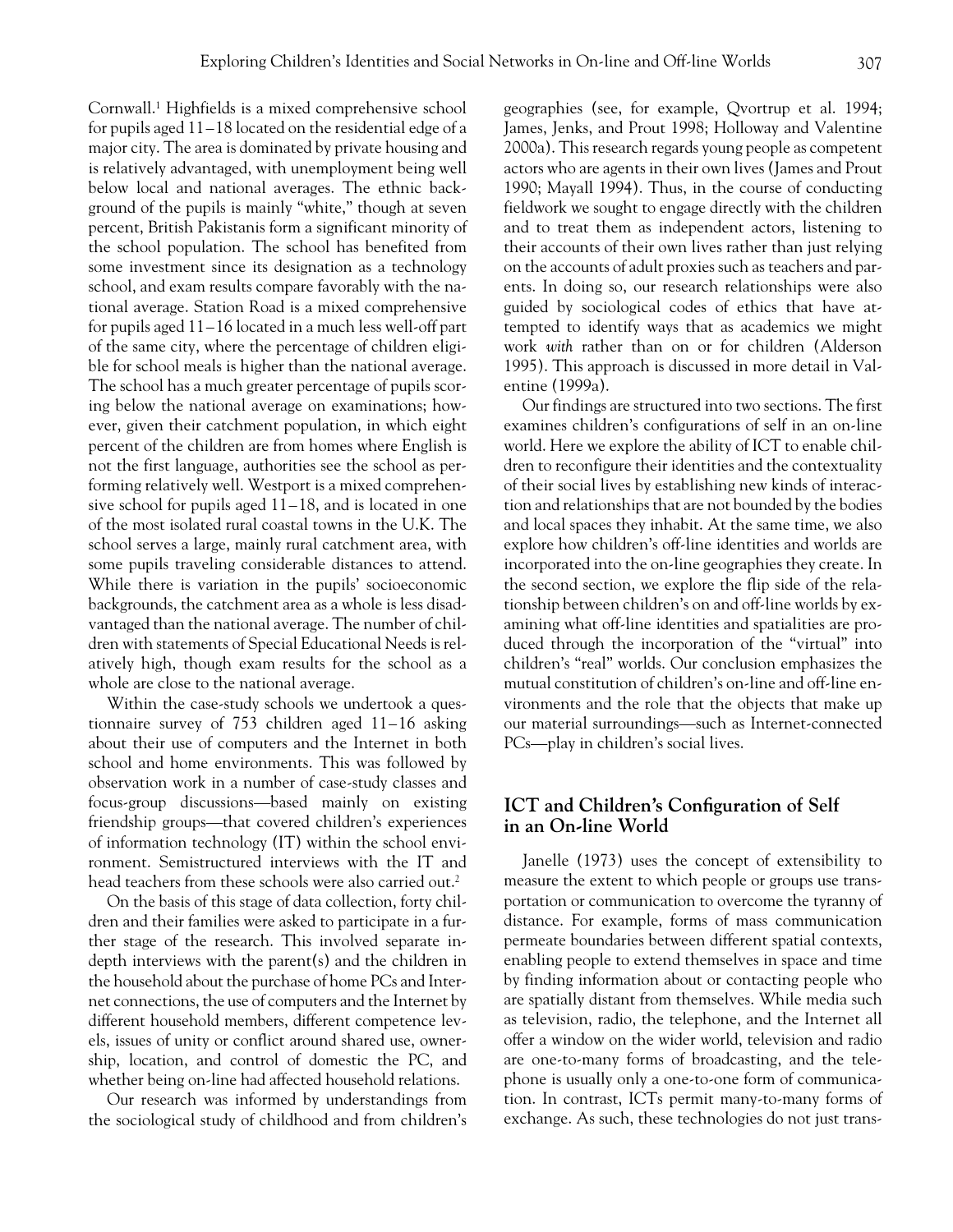mit information between people and places; rather, as Thompson (1995, 4) claims, they actually involve "the creation of new forms of action and interaction in the social world, new kinds of social relationships and new ways of relating to others and oneself."

A number of writers—most famously Rheingold (1994)—have suggested that ICTs allow users to develop social networks that span the globe—sometimes dubbed "virtual communities." The ease and speed of these transnational connections is being credited with broadening the horizons of those on-line, producing a rescaling of politics. Supporters of the Zapatistas in Mexico provide one example of those who have used the Internet to mobilize international support for a local struggle (Froehling 1999).

Several of the children we interviewed have established national and international on-line connections and have begun to rescale their social networks. These friendships are credited with many of the characteristics usually associated with close or strong face-to-face ties: they are frequent, companionable, voluntary, and reciprocal, and they offer support for social and emotional needs. Their placelessness is even considered an advantage because, while geographical mobility can threaten or destroy face-to-face friendships, on-line relationships can always be maintained (Wellman and Gulia 1996).

Some of the pupils we interviewed stressed the advantages of on-line friendships. For Francesca, a pupil in year 123 at Highfields, her on-line relationships (which include regular and close contacts as well as fleeting exchanges) are qualitatively different from her off-line friendships. First, she claims, they are predicated on genuine shared interests rather than on the accident of geographical proximity or the coincidence of age and gender. Second, in contrast to the close-knit and consequently incestuous nature of Francesca's local face-toface friendships, her on-line relationships are more particular (some are also very transient), and as such they are more discrete than her off-line relationships because the information she shares with people on-line is socially and spatially distanced from her off-line everyday life. In other words, Francesca's on-line world effectively constitutes a "private" space, a space of separation or escape from the intensity and gossipy nature of her locally based relationships. She explains:

francesca: . . . I mean people [on-line] tend to go straight for the jugular you know, they talk about all this deep stuff [e.g., music, philosophical theory] on there which you don't chat about every day over a cup of tea or whatever. Yeah, so I mean a lot of my [off-line] friends, they're not interested in exactly the same stuff as I am, so

I can go there [Internet] and just find someone who is and have a chat about it and stuff. [Edit] . . . people listen to you more. I'm not saying it's [ICT] a replacement [for face-to-face friends] or anything but it's quite good to be able to go on and do that. [Edit . . . later she continued on this theme] . . . I don't know like, my [off-line] friends are all my own age whereas the people I write to [on e-mail and in chatrooms] tend to be older and, I don't know, it's definitely a different thing, the kind of things you talk about and stuff. I mean, it's kind of good to have someone that's not that close [in the sense of physical proximity] and you can tell them something, you know it doesn't mean anything to them, it's just what you've written, whereas you know if you discuss kind of personal stuff with other people [i.e., local face-to-face friends] it gets out of hand and it gets round.

The disembodied and asynchronistic nature of on-line interactions also offers people the opportunity to position themselves in new ways. Thu Nguyen and Alexander (1996) suggest that this is particularly appealing to young people because in the adultist world of off-line space they are commonly treated as less knowledgeable, less serious, and less competent than are adults. Teenagers, in particular, are often self-conscious about what other people think of them and about how their bodily identities are read. According to some of our interviewees, ICT gives children more control over their identities than do spontaneous face-to-face encounters because they have time to think about what they want to say and how they want to represent themselves. It is also less embarrassing to have personal conversations in disembodied spaces, because no one can see you if you blush. In an echo of Francesca's argument that on-line encounters take place in a space of separation from the off-line world, Clive, Helen, and Helen's sister Rachel (all Highfields pupils) explain that they find it easier to take risks with their self-presentation on-line because of the anonymity and privacy afforded by ICT ("no one knows who you *really* are," "you are not *really* seeing them," "they can't really judge you . . . 'cos they don't *really* know you") including the fact that it is easier to disconnect from uncomfortable disembodied on-line encounters than it is from those that take place face-toface, off-line.

- clive: . . . because you don't sort of have to introduce yourself [to people in on-line spaces], you, you're not really shy cos [because] people can't see you and you just talk to them anon, anonymously, so yeah I think it makes it a bit easier.
- INTERVIEWER: Yeah, yeah, you haven't got those same barriers.
- clive: Um. You just go on and start talking. Anyone whom listens might reply but if they don't it's not that embar-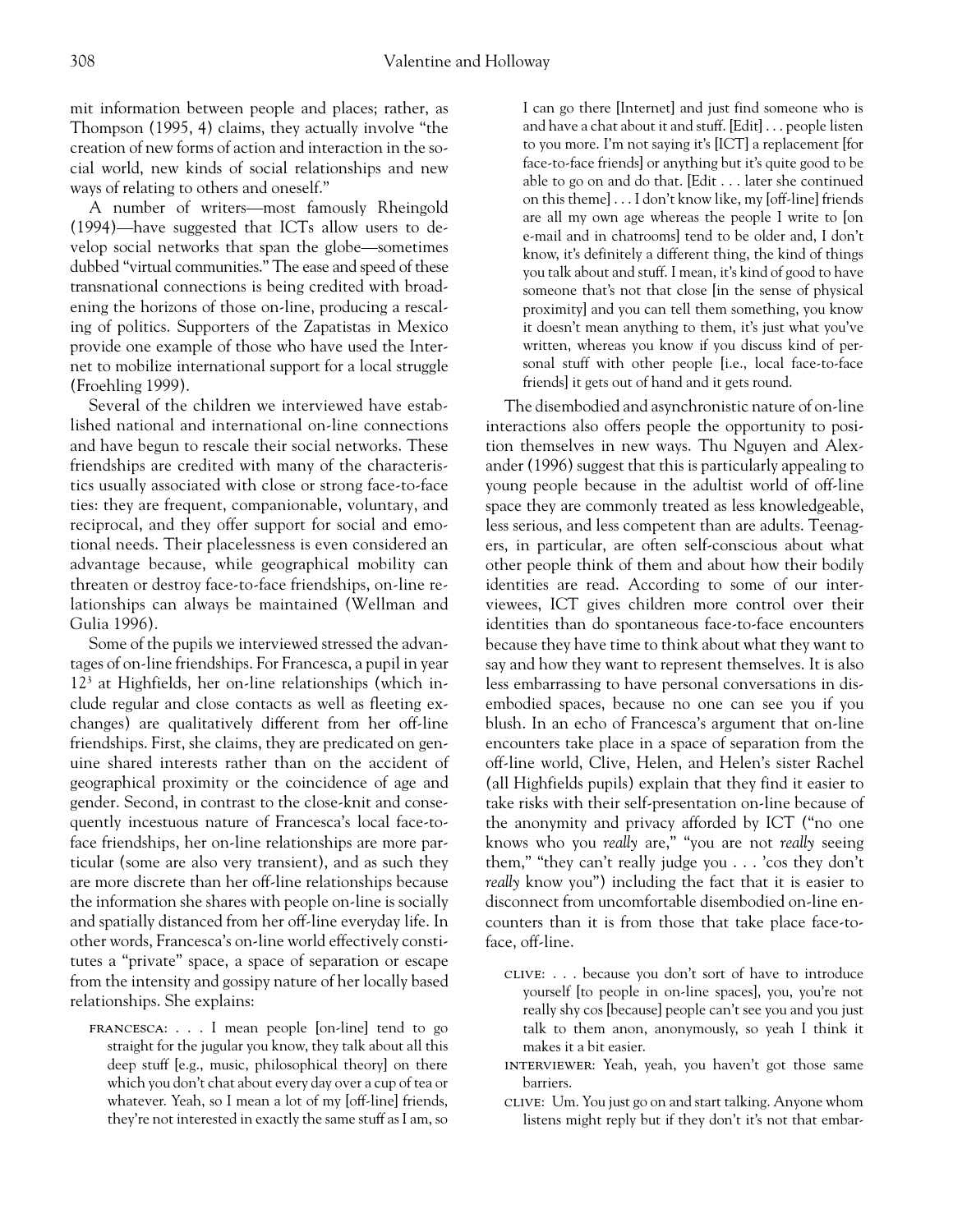rassing, cos no one can see you. No one can be there to laugh at you if you say something really stupid. So you can just disconnect and sulk away without anyone seeing you. It makes it a bit easier and less embarrassing.

HELEN: ... often when you meet new people you're really sort of, you're nervous and you, you don't really know what to say. But you can, when, when you're on the 'net you don't have to say oh, you, you can be somebody who you're not really and you can be all outgoing and everything because you're not really seeing them. Like sometimes when you look at people in the face and you've never met them before then you're quite and you're sort of  $[$ laughs $] \ldots$ 

RACHEL: Yeah.

- helen: No one knows really what to say but if it's somebody, if it's just a computer then it's not gonna talk really. RACHEL: Yeah.
- helen: . . . you're never gonna see the face unless you decide to meet them or something and then you probably feel you know 'em cos you've been talking to them for days and days.
- rachel: Yeah. But like whatever you say, they don't, they can't really judge you on it 'cos they don't really know you so it's really good.

Indeed, ICT also affords more radical opportunities for individuals to position themselves differently in online space than off-line space. By allowing users to conceal their bodily identities, such technologies open up liquid and multiple associations between people and create spaces of concealment and masquerade (Benedikt 1991; Plant 1993). Notably, the disembodied nature of ICT affords on-line participants the chance to construct multiple alternative identities that can be played with and then abandoned (Robins 1995).4 Turkle (1995, 177–209) dubs this tendency of cyberenthusiasts to alternate between different and sometimes simultaneous identities as "cycling through." The cyberliterature includes several examples of men pretending to be women, the able-bodied disabled, and vice versa (Stone 1991; Bechar-Israeli 1995; Slouka 1996). Not surprisingly, playing with identity is also promoted as a fun thing to do. Springer (1991, 306) has described the "thrill of escap[ing] from the confines of the body," while Plant (1993, 16) claims that the "off-the-shelf identity is an exciting new adventure."

The possibilities and pleasures of disembodied communication were shared by some of the children interviewed. Clive has used Internet relay chat (IRC) to talk to strangers. He has never played with his identity, but he understands why others might choose to do so and enjoys the thrill of not knowing to whom he is talking.

clive: . . . You can be someone totally different because no one knows who you are, or what you're like. You can sort of be your, your ideal person. And no one will say, "oh stop messing around, stop pretending to be who you're not." You can do what you want really.

- INTERVIEWER: And how do you feel about that? Having a conversation with somebody that you can't see?
- clive: I don't know it's, it's quite interesting, exciting cos it could be anyone, you just don't know who you're talking to, which is quite good I suppose. You don't, you don't get any images of what they could be like really. You don't think, "Oh I'm not talking to them cos they're ten or they're sixty, can't talk to them or whatever." . . . [Later he returns to the same theme] Well sometimes I suppose you just get images of people [in off-line space]. You see someone with stereotypical punk hair cut and face piercings all over and you think you wouldn't want to talk to them. Cos just the image, so on the Internet it's totally anonymous so I suppose that's good for people who do look [different] and are perfectly friendly. They can talk to people and no one knows what they look like. No judging or judgment of what they are.

Steve, a year 10 pupil from Westport, reiterates Clive's point about the anonymity of virtual encounters. He is self-conscious about his body and so takes the opportunity to meet girls on-line, safe in the knowledge that they will not prejudge him on the basis of his physical appearance.

- sTEVE: I think it's quite fun because you can meet new friends and all that.
- interviewer: Have you met any new people at all on that [chat rooms]?
- sTEVE: Yeah, I've met quite a few. Met a few girls as well [edit].
- INTERVIEWER: You say you were talking to a couple of girls you know on there. Is it easier to talk to girls on the chat line?
- steve: Yeah.
- interviewer: Have you got many friends [on-line] who are girls?
- sTEVE: Yeah because one girl, if a girl comes up to you and they think you're ugly they just carry on walking so if you speak to them on the Internet they don't know what you look like so they just carry on talking to you which makes it easier.

Taken at face value, the quotes employed so far from Francesca, Clive, Helen, Rachel, and Steve all seem to suggest that there is a clear divide between children's offand on-line spaces, in which the "virtual" is conceptualized as a space of separation, an escape from the social and bodily constraints of the "real" world. However, while young people may position themselves differently in on-line spaces from how they represent themselves in off-line spaces, the alternative (often banal) on-line identities they construct are still usually situated and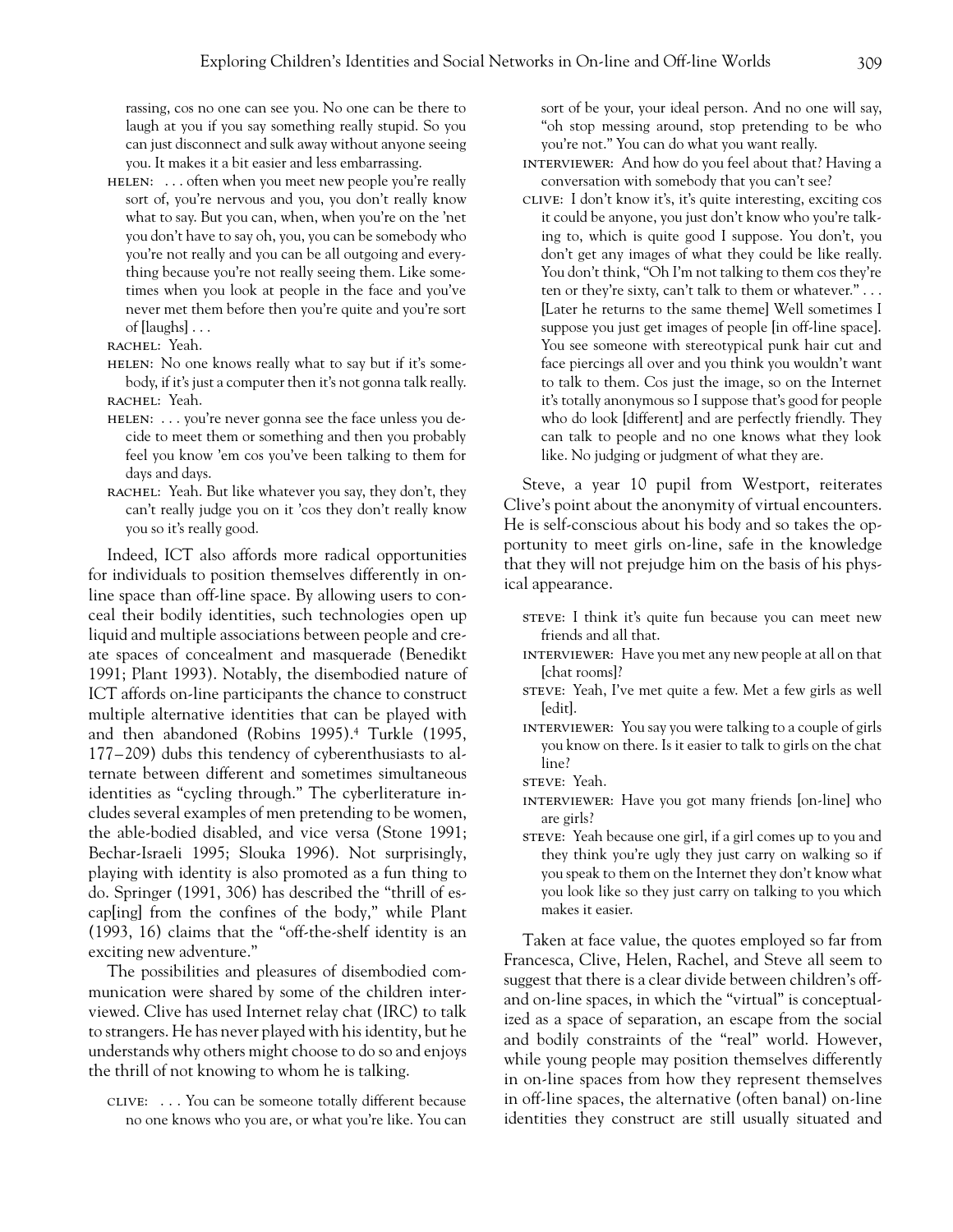contingent upon their off-line identities and everyday peer group social relations. As such, their "virtual" activities and "real" lives are mutually constituted.

This is evident in a number of ways. First, the sites some children choose to go to and the nicknames they give themselves on-line are a product of their off-line lives. For example, Myers (1987) describes how a user chose the "Professor" as a nickname because it was his favorite comic-book character. Likewise, Francesca describes below how her on-line personas reflect her offline interests and bodily identity.

- INTERVIEWER: So do you create an identity for yourself? How do you sort of represent yourself when you go on-line?
- francesca: I just have a couple of handles that I use from books that I've read that I like, people's names and stuff. I think it's kind of fun, but I don't have an alter ego or anything, you know, I just go on there and talk about stuff that I'm, I, me actually I'm interested in. I know you get people on there who pretend they're models or whatever but I don't really see it like that.

Second, as the quote from Steve above hints, on-line identities are constructed within the off-line context of the heterosexual economy of the classroom (Holloway, Valentine, and Bingham 2000). As a growing literature within critical education, sociology, and children's geographies (Haywood and Mac An Ghaill 1995; Epstein 1997; Holland et al. 1998; Hyams 2000) demonstrates, heterosexuality is important in a whole repertoire of pupil-pupil and pupil-teacher off-line interactions, including name-calling, flirting, sexual harassment, homophobic abuse, playground conversation, graffiti, dress codes, and so on. Through these relationships, both young men and women are under pressure to construct their material bodies into particular models of heterosexual desirability. These pressures are equally evident on-line. For example, Turkle (1995) argues that from age ten upwards on-line sexuality—including everything from flirting to virtual sex—is an important part of children's use of Internet-connected PCs. On-line, symbols (known as emoticons) and text are employed to describe touch and bodily gestures and to enable participants to develop a sense of each others' bodies. In this way, on-line words can pierce off-line bodies, causing feelings of desire, hurt, anger, and so on (Argyle and Shields 1996).

Not surprisingly, therefore, our study shows that the body is still centrally at stake in the production of children's on-line identities. Despite the fact that ICT is disembodied—or perhaps *because* it is—bodies appear to make up the basis of much of children's on-line conversation. Gender and age, in particular, are used to get a "fix" on other participants, while alternative on-line

identities are commonly constructed in what is imagined to be a heterosexually desirable way. When children take on other personas, it is invariably to adopt what they regard as more desirable or powerful identities than their own—which for both girls and boys means retaining their gender identity but representing themselves as older and very heterosexually desirable. Usually these are stereotypical or highly stylized identities based on famous models or sporting heroes. Andy, a pupil at Westport, describes how he has adopted the persona of a bouncer—a stereotypical construction of a hegemonic masculinity predicated on size and strength—in order to flirt with a girl in a chat room:

- INTERVIEWER: Do you, when you do that [go to the Teen Chat Room] do you, er, how, how do you kind of represent yourself on screen? You just give yourself a nickname or something like that, is that how it works?
- andy: Well, you just give yourself a name, just make something up and then just describe yourself or whatever.
- INTERVIEWER: And so you can just pretend to be somebody else?
- andy: Yeah.
- INTERVIEWER: Do, have you done that, have you pretended to be?
- ANDY: Yeah.
- INTERVIEWER: What have you done?
- ANDY: I posed to be a bouncer [laughs].
- interviewer: A bouncer?
- ANDY: Yeah.
- INTERVIEWER: Why was that?
- andy: Oh, I don't know. It was just that I was in this room, the Teen Chat one, and there was this, there's girls on it, so, so I pretended to be a bouncer of 22.

Place is also used in conversations by children on-line to shape others' understandings of their bodily identities and to help them "pass" as adults. Steve from Westport describes below how he enjoys talking on-line about going to the pub, a space to which children have restricted access in the U.K. and where they are banned from drinking alcohol. Likewise, Paul, a pupil at Station Road, explains that by claiming to come from London—which in his eyes is a more exciting place than his home town he can make himself sound more interesting and exotic.

streve: Oh me and a friend acted we were 17 years old. interviewer: 17?

- steve: Yeah and it was like we was drunk and we kept writing different things, like strange things.
- INTERVIEWER: You were drunk or were pretending to be drunk?
- steve: Pretending . . . [edit].
- INTERVIEWER: Why was it, why did you enjoy pretending to be older than you are?
- sTEVE: Because you can write about all different things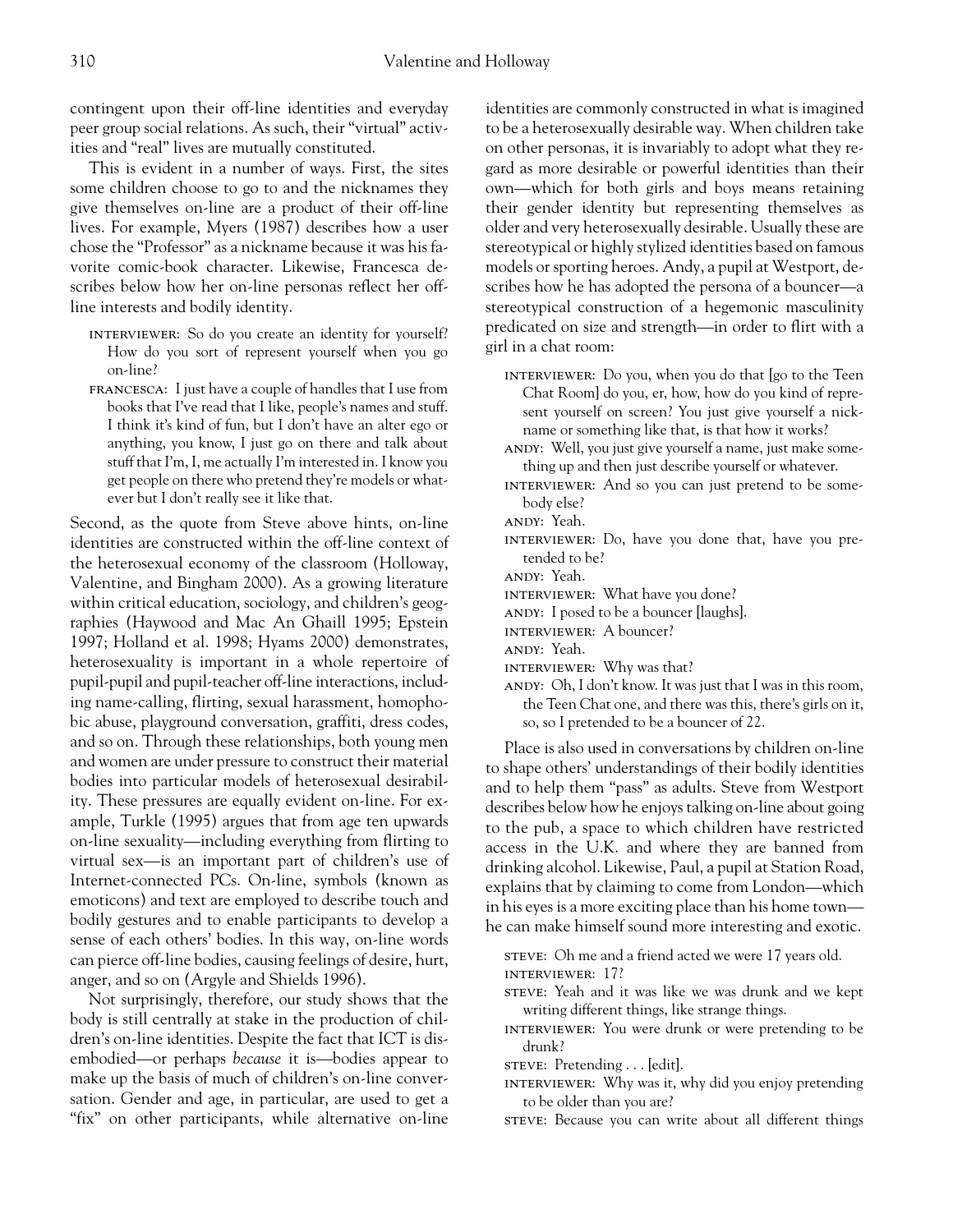and just normal games. You can write about sort of like going to the pub and all that.

- INTERVIEWER: So have you ever been tempted to create another identity for yourself?
- paul: I don't know it depends . . . if you see there's someone who's er say 18 and they live in a really exotic place then er, you'll think oh, well I can hardly say I'm from here, so you'll say, you'll say somewhere. If . . . you say about London then you've got more of a talking point. London's the capital city er, so we, you've got things like saying oh, all the big shops, go to Harrods and er, everything like that so—I don't know you can, you can normally tend er, pick a city if you know a bit about it then—er, the only problem is if they say that they also live there [laughs].

Yet while some children enjoy playing with their identities in this way, the majority are wary of trying to "pass" as someone else because they implicitly recognize the extent to which their on-line identities are constituted through their "real" identities. Texts can leave some traces of the author's embodied identity. Digital bodies are not just produced through literal representations of the physical body, such as descriptions, signatures, or choice of username, but also through discursive positionings, such as the choice of conversation topic or the use of language (Yates 1997; Delph-Januirek 1999). Steve, his brother, and two friends use their awareness of this to form the basis of a game. In an on-line version of hide-and-seek they each adopt different personas in chat rooms and then try to identify each other.

Writing about a man discovered to be posing as a disabled woman on the Internet (reported in Stone 1991 and van Gelder [1985] 1996), Whitley (1997) argues that the man's off-line identity was uncovered through a growing sense of unease among "her" on-line friends that the account of "her" life did not ring true. Echoing Turkle's (1995, 212) comment that for a man "to pass as a woman for any length of time requires understanding how gender inflects speech, manner, the interpretation of experience. Women attempting to pass as men face the same challenge," Whitley (1997) argues that "her" gender identity is only something that could develop through experience. This is something Paul recognizes, as he explains below why he would not try to pass as female on-line. Paul's reluctance to play with his gender identity also reflects the low regard in which he holds the girls within his class, although his disdain was reciprocated by many of the girls, who regard boys of their own age as immature (see Holloway, Valentine, and Bingham 2000; Valentine, Holloway, and Bingham 2002).

- paul: No [laughs]. No I couldn't pretend to be a girl 'cos  $\Gamma$ d . . .
- interviewer: Talk about fashion [laughter; interviewer referring back to a previous comment he had made about girls' preoccupation with fashion].
- paul: No, I wouldn't know what to talk about because half the girls talk about rubbish anyway . . .

Aspects of the "real" world are also incorporated into virtual worlds through the way off-line social relations of class and gender are reproduced in on-line spaces. While the disembodied nature of on-line contact is often promoted as equating to a situation from which power and inequality have been removed (Herring 1993; Yates 1997, 282), our research suggests that this is a naive representation. First, access to a PC is still a material privilege (Valentine, Holloway, and Bingham 2002). According to our survey data, the proportion of children who have used a computer at home varies considerably. Between our three case-study schools, the percent ranges from 73 percent for Highfields, which has a predominantly "middle-class" catchment area, to 61 percent for Westport, which is socially mixed, and falling to 55 percent for Station Road, which has a largely "workingclass" catchment area. As Gunkel and Gunkel (1997, 131) argue,

[C]yberspatial researchers who forecast and celebrate a utopian community that is "raceless, genderless, and classless" do so at the expense of those others who are always already excluded from participating in this magnificent technology precisely because of their gender, race, and class. Far from resolving the crises of the multicultural society, cyberspace could perpetuate and reinforce current systems of domination.

Second, disembodiment does not eliminate the basis for discrimination and exclusion. Many of the practices and structures (organization and regulation of space, time, and movement) that shape off-line lives also shape on-line interactions (Kitchin 1998a, b). While women have a significant input in cyberspace and a strong feminist and lesbian culture exists on-line, Herring (1993) suggests that cyberspace is still the domain of white males: women's messages are shorter and gain fewer replies than those of men, and women are subject to online abuse, harassment, and even rape. The gendered nature of ICT was notably evident among the children interviewed. In our interviews, only boys talked about how they enjoyed "flaming," "dissing," and "nuking" other participants on-line, activities that—as the quote below suggests—were also underlain by racism. Consider this exchange between the interviewer and Sam and Carl, two boys from Highfields:

sam: I go on quite a lot of chat lines [sic] actually.

interviewer: What about your age or your sex—would you pretend to be a girl?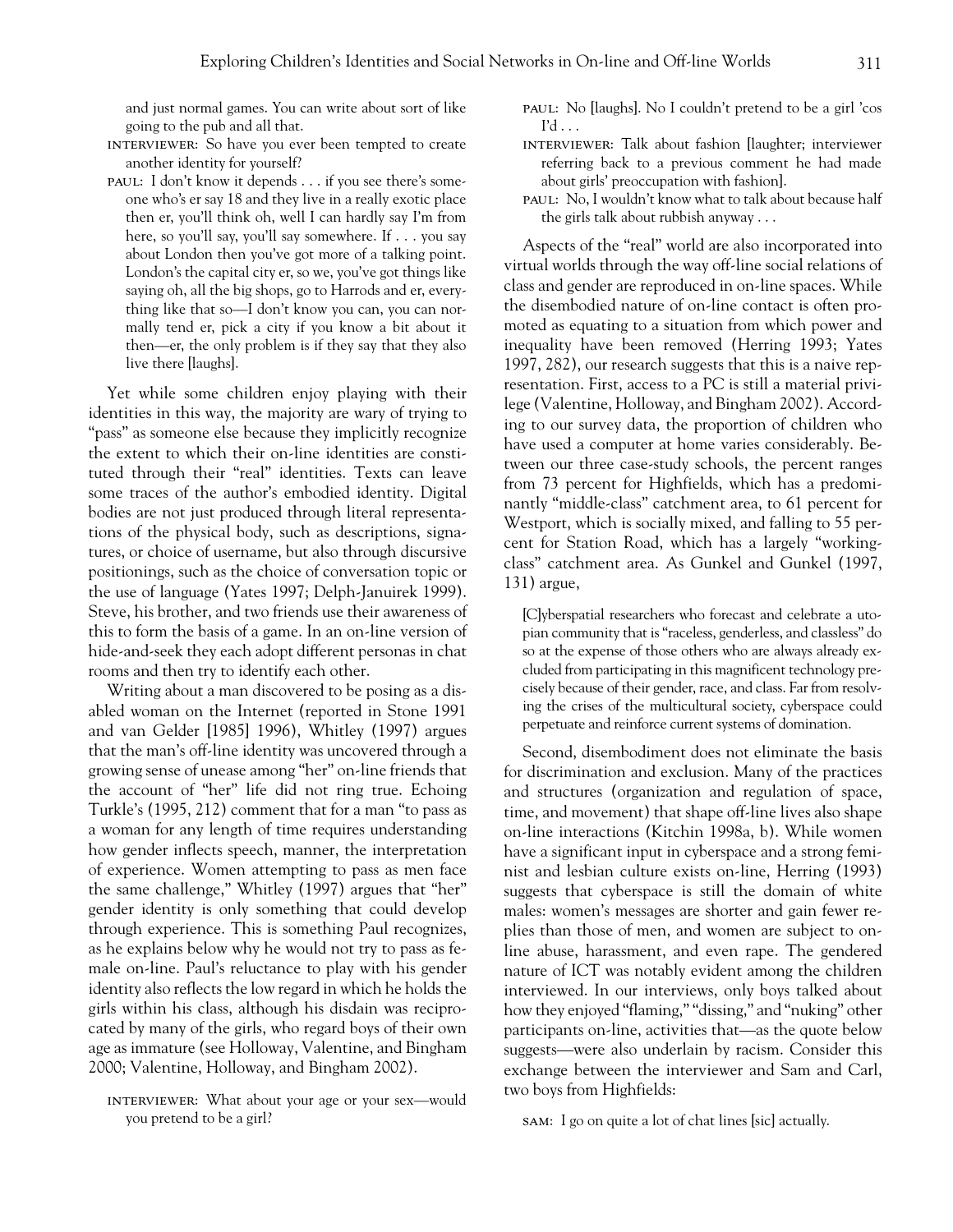TERRY: Yeah I go on chat.

INTERVIEWER: Chatrooms, all right?

carl: Cos they're really funny you can just type in and you can just take the—

- interviewer: Oh yeah.
- sam: Can just dis [insult] people all the time and they don't, they're not even [talking over each other].
- INTERVIEWER: Hang on one at, one at once, I can't hear, sorry, you go first.
- carl: They go, you go on this thing and there's like a group, there's a room with all these people.

interviewer: Right.

TERRY: And the, there's one of them and say if they've got a stupid name like Go. I remember one was called Gonzallas.

sam: This was at my house.

carl: And you got like type in what kind of stupid name is Gonzallas and start, start dissing each other and it's quite, it's really very entertaining [they then go on to describe being thrown out of chatrooms for swearing].

Or consider these comments from Clive, another Highfields pupil:

clive: . . . Other things and there's some bad things about it, the program called nukes. Which if you find out that, that, string of numbers, the IP address. Say with banning people, if you feed that into a program it will send a message to their computer and actually crash their computer remotely.

INTERVIEWER: Oh that sounds . . . [Clive speaks over].

clive: If, if there's someone yeah, if there's someone who's been really vicious on there. Someone you don't like and, you can do that to them, which is—

interviewer: Nuke them.

clive: Quite funny, yes and it will just say "blah, blah, blah," their nickname has disconnected. But everyone else will think that they've just turned it off. Turned the computer off or turned the program off, IRC program. But you know you've just crashed the computer [laughs].

Only girls referred to experiences of harassment or their fears about the strangers they might meet on-line. In this sense, off-line fears about young women's personal safety are also incorporated into virtual space. For the girls, online relationships involve trust and fear, pleasure, and ambivalence. While they are conscious of the risks of connectivity—that ICT provides a gateway for dangerous strangers or harassers to potentially invade the space of the home—most are also confident that they can manage their relationships on-line and avoid off-line encounters:

francesca: Yeah it's worse [than going into an off-line bar or pub], it's worse cos people just go for it. I mean that's what they've gone on there for, some people you know, the kind of people who go on porno pages and stuff, sometimes they think oh well I'll go in the chat room and see if I can pick someone up and they, they'll like come onto you and stuff and say a load of rubbish. But I mean, normally if you tell them to go away they do and then that's it.

Or consider the comments of these three young women from Highfields:

vron: It is a bit yeah.

LOIS: Especially when you don't really like know 'em but yeah.

HATTY: Cos men rely on it don't they?

vron: Yeah.

- HATTY: You think you're talking to a 16-year-old and it's not, it's like a dirty old man or something like that [Edit of a complicated discussion about a friend who met a boyfriend on the Internet].
- INTERVIEWER: Yeah but you've not done anything like that? Would you want to? Do you think it's a good idea or do you think it's stupid?

vron: I think it's stupid.

LOIS: Yeah [laughs].

HATTY: I mean you don't know who you could be talking to, you could be talking to a rapist or anything like that and you wouldn't know and if you met him then you would be putting yourself at risk. It's all right to talk to him on the thingy [the Internet] and on the phone.

LOIS: Just don't tell him anything personal.

vron: Yeah.

LOIS: Don't tell him the address or anything like that.

Finally, children's "real" and "virtual" worlds are connected by the material realities of the technology and the economic and temporal realities of everyday life, both of which constrain the nature and length of children's on-line activities. Several children reported technical difficulties on-line. Others described how their parents restrict their access to the Internet at home because it is expensive to use (U.K. local calls are not free) or limit their use to particular times that fit in with school and domestic routines. Off-line time differences also hamper children's ability to communicate with people in other countries or to find again those whom they have met on-line. In other words, despite utopian discourses about disembodiment that promote virtual spaces as spaces of freedom and liberation, these still have to be accessed from bodies located in off-line worlds, with all the constraints this involves. Alistair, a pupil from Station Road, and Colin from Westport see it this way:

- INTERVIEWER: And do you talk to the same people regularly?
- ALISTAIR: Yeah a bit. Apart from the time difference is a bit of a pain at times, cos like I go on sometimes and it's like say seven o'clock here and it's like three in the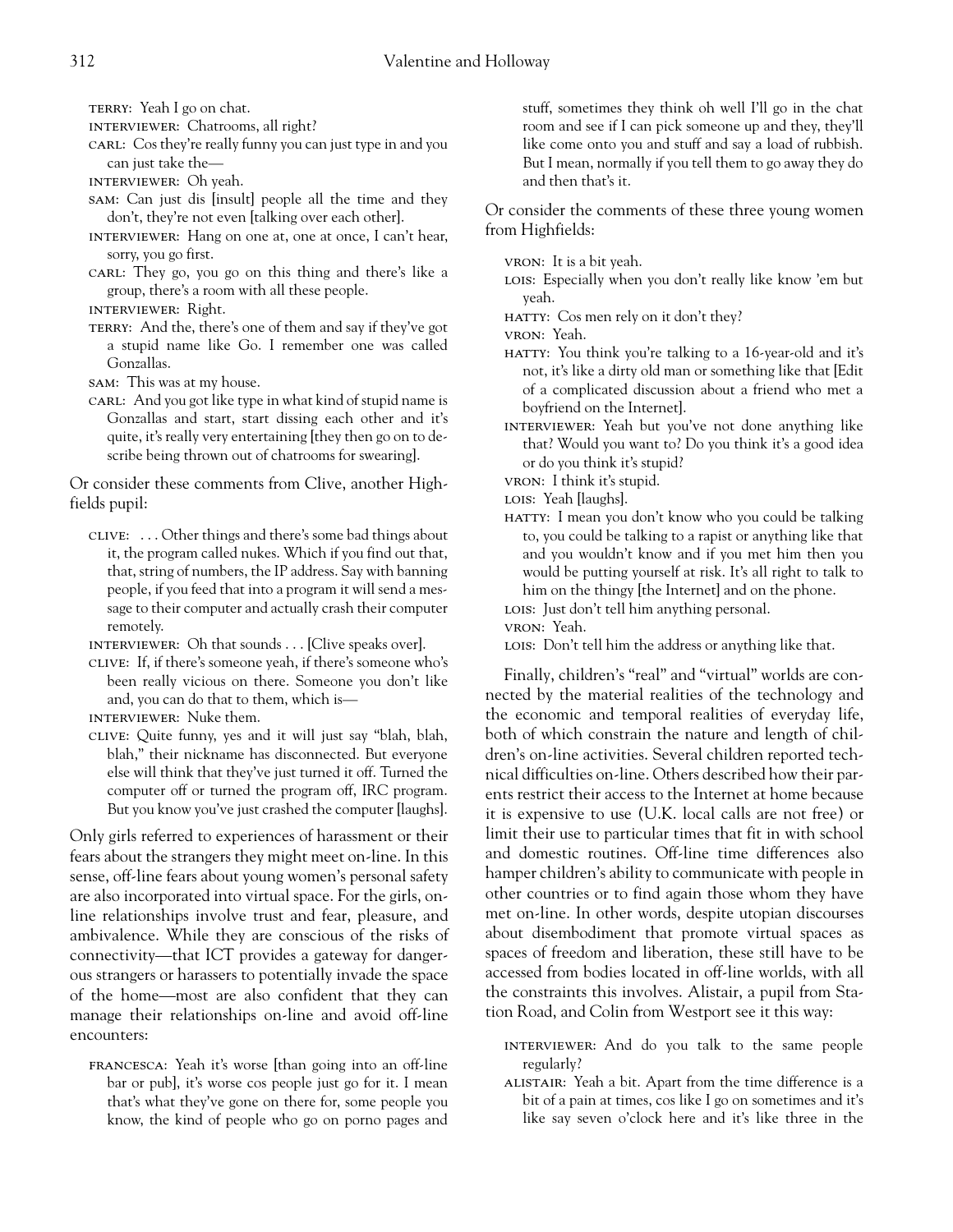morning there so its a bit of a problem [edit]. It's just whenever we go on because with all the different time zones you may say like this time and like people say half of the people will say like "what time zone is that?" And then I'll say like "BST" or whatever and somebody'll go "what's BST [British summer time]" and it just ends up being confusing so people just go on whenever.

colin: It's [use of the Internet] fairly controlled cos it is quite expensive still to use the Internet other than on a Sunday when it only costs a penny a minute. But if you're on there for like two or three hours at a time, which I usually am sometimes for three hours off, you know it adds up . . . Dad's paying the bill, so you know, he gets a bit restricting on it, like usually only three times a week [he is allowed to go on-line] something like that.

In this section, we have argued that the extensibility afforded by ICT enables children to reconfigure their social relationships and identities in on-line spaces. Notably, the premises of virtuality and anonymity that often underpin adults' characterizations of ICT are valued by many children for producing on-line spaces as spaces of separation from their off-line worlds. At the same time, however, we have used a number of examples to show that despite the fact that some children think of on-line spaces in this way, their "virtual" activities are not completely disconnected from their off-line identities and relationships. Rather, our empirical data shows that children's off-line worlds are incorporated into their on-line worlds in four ways. First, some children's on-line identities are direct (re)presentations of their off-line identities and activities. Second, even when children construct alternative identities on-line, these are often situated or contingent upon their off-line identities and peer group cultures, in that they are constructed to enhance their off-line identities or to compensate for perceived off-line inadequacies. Third, children's on-line worlds reproduce off-line class and gender relations. Finally, the limitations of the technology children use and the economic and temporal realities of their everyday lives affect the nature and extent of their on-line activities.

In the next section we consider the opposite scenario, focusing on how children's virtual activities are incorporated into their "real" geographies.

# **ICT and Children's Configuration of Social Relationships in the Off-line World**

Early academic and popular commentaries on ICT suggested that face-to-face relations might be eroded by on-line simulations, with personal appearances becoming precious and rare (see, for example, McLaughlin, Osbourne, and Smith 1995). These anxieties replicated

panics about previous "new" technologies such as the telephone, once seen as an exotic depersonalizing form of contact and now regarded as important for sustaining face-to-face relations and get-togethers (Fischer 1994). For example, McCellan (1994; cited in Kitchin 1998a, 90) claimed that "rather than providing a replacement for the crumbling public realm, virtual communities are actually contributing to its decline. They're another thing keeping people indoors and off the streets. Just as TV produces couch potatoes, so on-line culture creates mouse potatoes, people who hide from real life and spend their whole life goofing off in cyberspace." Other commentators have represented on-line users as socially isolated and lonely (Kroker and Weinstein 1994).

Evidence from our study, however, indicates that online activities do not harm off-line friendships and relationships. Rather, they are incorporated into children's "real" social worlds in a number of different ways. Some children use ICT as an everyday way of maintaining offline distant family relationships and friendships. This incorporation of the virtual into the "real" is particularly evident in Westport, a rural school (Valentine and Holloway 2001). Given the context of Westport's spatial isolation, e-mail provides a cheap, quick, and informal means of binding dislocated families together, as Louise and Jason explain:

- louise: I e-mail my Dad a lot cos he's in Kettering at the moment but he's just moved house, he normally lives in Warwickshire so I haven't got his new phone number yet. interviewer: But you do know his . . .
- LOUISE: His e-mail address.
- interviewer: So that's at work?
- louise: Yeah. But he really likes getting e-mails at work, he thinks it's really funny.
- jason: Say I'm, when I'm writing [an e-mail] to my brother in Brighton, cos I don't really talk to him and see him that much, cos he doesn't come down [to Westport] I send him quite long ones [e-mails].

The same can be true of friendships. Through participating in on-line chatrooms, Teresa, another Westport pupil, encountered an off-line friend whom she had lost contact with in the "real" world and so was able to reestablish their friendship:

TERESA: ... Me and Jason, we were, when we first moved up to Westport [from their primary school], a lot of me and my very closest friends, we'd drifted apart very much and that really upset all of us. But I was just on the Internet chatting and then "Mad" [an on-line nickname] came up, and I thought wait a minute this could be another "Mad" or it could be Jason [one of the friends she had lost contact with]. And I said "where do you live?" And he said "Westport" and I went "Jason?" and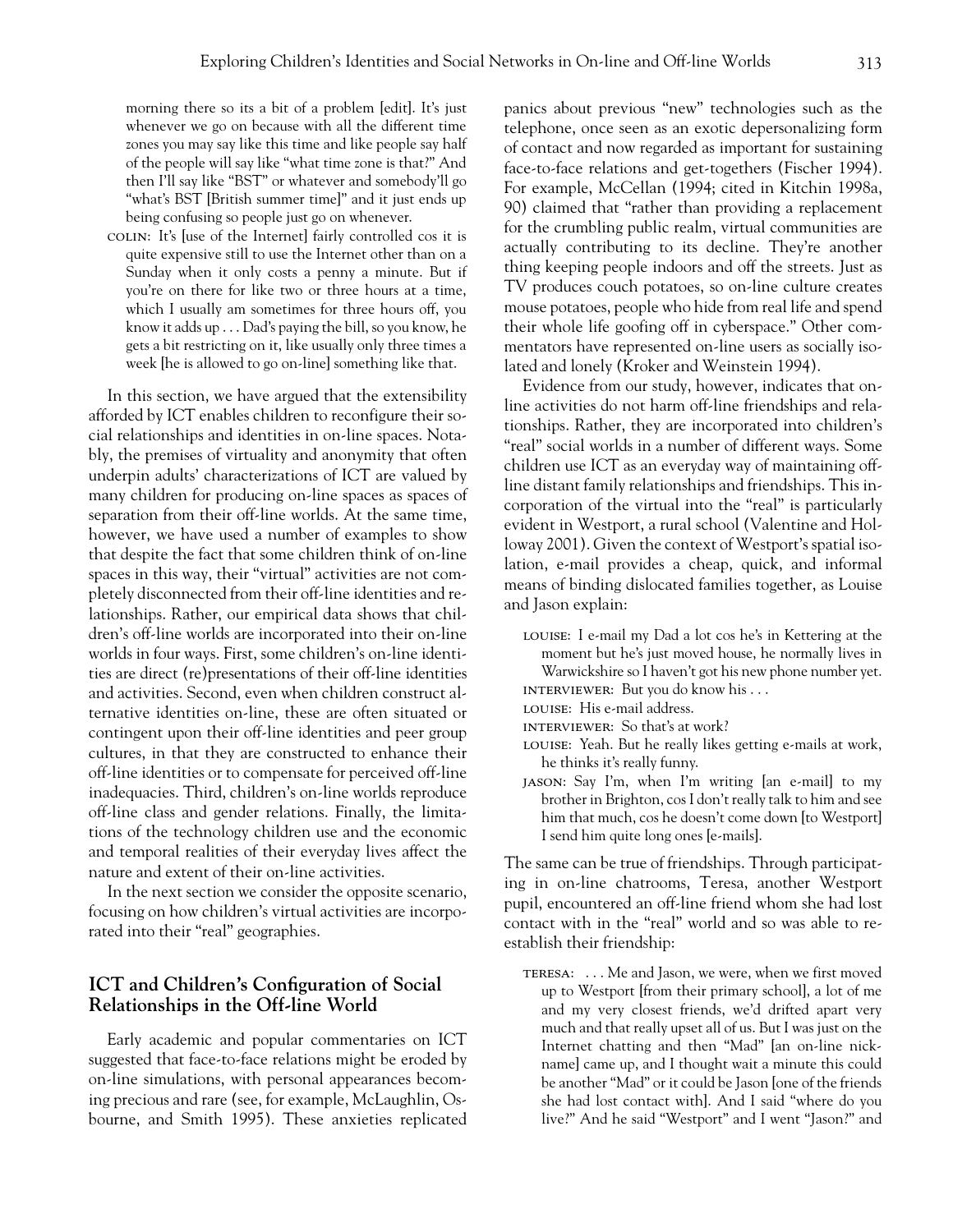he goes "Teresa!" [edit] . . . and now I'm always with Jason [off-line].

Other Westport children incorporate ICT into their off-line lives in more banal ways. The children at Westport school are drawn from a wide rural catchment area. As a consequence, ICTs are important for maintaining their everyday friendships out of school hours. E-mail is an effective substitute for the telephone to arrange games of football or meetings between spatially disparate local friends. At the school itself, where every child has an online address, many use e-mail to contact friends in other classrooms, both during breaks and in the middle of lessons. Some of the girls even advocated e-mail as a particularly effective way of telling boys to whom they are attracted how they feel about them, emotions they find difficult to express face to face (Valentine and Holloway 2001).

One of the children's most popular on-line activities is browsing the Web for information about off-line hobbies and interests and to find out about fashion and goods that are not available in local shops. Often this knowledge is then incorporated into children's off-line activities, as Peter from Westport describes below.

peter: Yeah well I'm designing a kite at the moment so then I went to find out about materials and what helps to advertise them and that, so I've just seen the way that everybody else advertises their kites and stuff just to help me on my design and to print out like information, like the history of kites and stuff.

Other children talk on-line about their off-line hobbies, and in doing so make on-line friends who share their interests. Alan, who is an avid surfer, has befriended an American surfer with whom he exchanges techniques and product tips. He has also e-mailed professional surfers for advice. In such ways, information and ideas gathered on-line can become incorporated into off-line peergroup social networks and relationships, thus contributing to the production of globalized local cultures (Massey and Jess 1995).

Face-to-face meetings have emerged for some children as important ways of cementing on-line friendships, as Francesca describes below. Indeed, children are often anxious to authenticate those they meet on-line or are concerned that others will want to check that their offline identities correspond with their on-line descriptions. After all, as Tapscott (1998, 77) argues, "[A]uthentication leads to trust." Thus, rather than necessarily creating spaces away from daily embodied existence, "virtual" activities can be incorporated in "the real" in ways which enhance and develop children's everyday lives and social networks.

francesca: I've made like quite a few good friends from e-mailing like um, I used to play the drums and when I started I looked up some drumming web pages and there was this one by this boy who, who lived in the U.K., so I thought oh I'll write to him, cos he said on his page you know if you wanna write. So I ended up writing to him quite a long time I actually went down to meet him. [Through him she was introduced to one of his friends whom she dated.]

Surfing the Internet or entering chat rooms are popular pastimes for children to do together at home (some children also use it with their parents) and particularly at school, as Paul explains below. Thus, although ICTs are often represented as offering privacy because on-line participants can remain anonymous, and as socially isolated activities because users are usually imagined to be logged on alone (Wynn and Katz 1998), for children such as Paul, ICTs emerge as a tool that brings friends together. At such moments, the spaces on and around the screen become shared or "public" spaces.

INTERVIEWER: Right so you tend to chat [on-line] more at school than at home?

- paul: Yeah. Yep, because erm if you can't think of anything you ask one of your friends er what to say—there's normally someone who can think of something. Chat to them, you can chat to your friends across the other side of the room—that's always a good one.
- INTERVIEWER: So you chat to people around you about what to chat about on the 'net?
- paul: Yeah, if, if you see someone at school who's chatting then erm, you just sort of peer over and see what room they're in, go on it and put in your name and start putting er, er well, one of my friends did it to someone they put in they were 17, blond, six foot two, blue eyes and so on and he got them talking and you could see the person on the other side talking—ah come here, come here look I've pulled on the Internet [laughs] . . . you can use it like that—it's good fun at school. Erm, there's a er not a lot of my friends have got it at home so I can't well, it's a bit expensive . . .
- interviewer: So when you're at school do you tend er, do you often sit round and do it together—pretend to be one person and two or three of you would be?
- paul: Yeah. If, if if someone finds—like erm, a girl called Rebecca who—er, she's er just naturally chatty, and she found someone else chatting on the Internet, so we just all went round and watched cos she's good at just typing it in and we watched the conversation and then the people all sort of adding bit in and so yeah if someone, if someone gets a good person who they're talking with them, our form tends to crowd round there and watch that cos the conversation's normally quite interesting . . .

In contrast, in the family home, the Internet-connected PC emerges for Paul as a very different tool. By claiming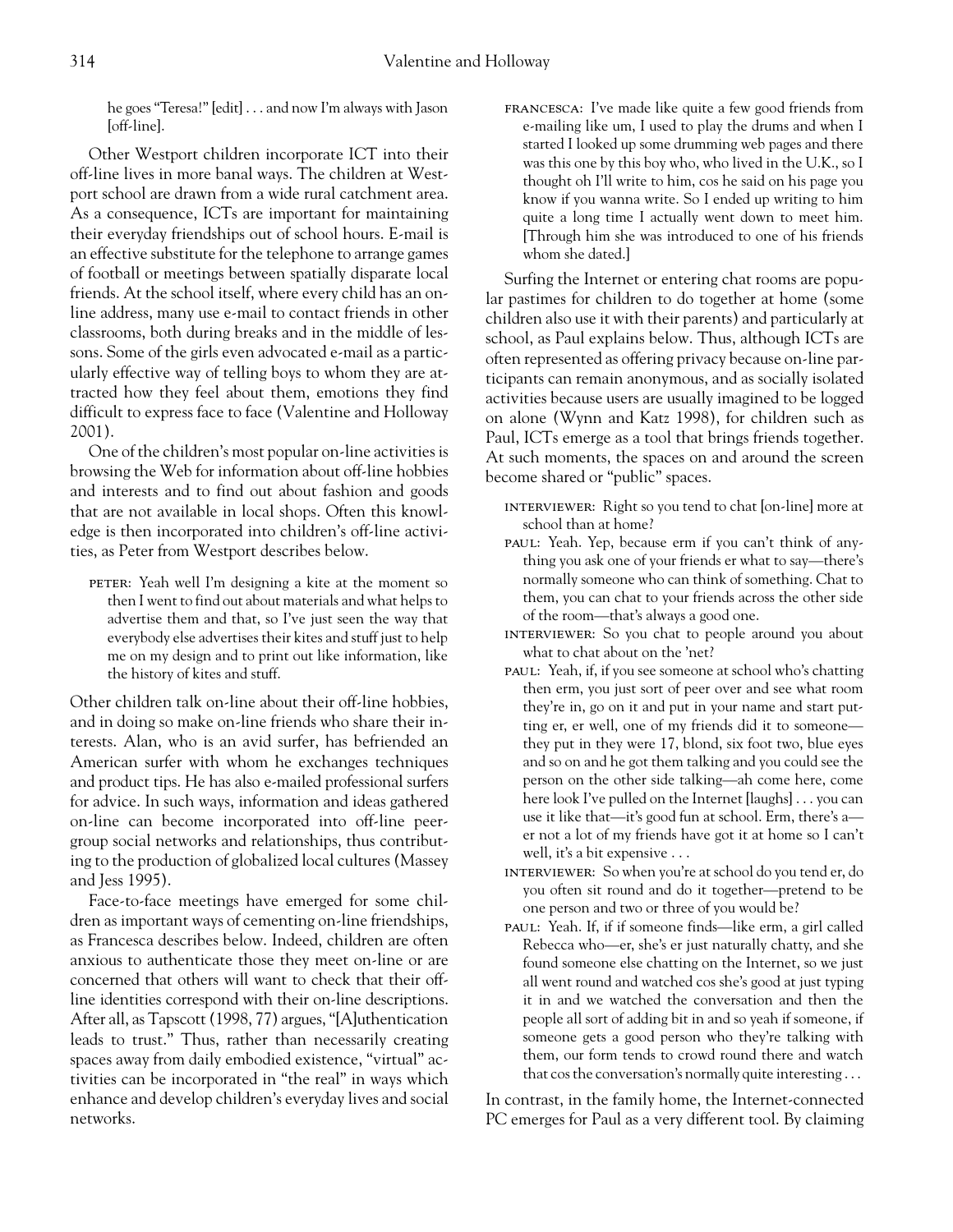that he needs to use it on his own for schoolwork, he can create "private" space and time for himself away from his mother, father, and brother.

Children not only go on-line together but also talk about their solo on-line activities with local off-line friends. In this way, the Internet-connected PC can emerge as a tool to make—and develop—local off-line relationships as well as those on-line (which may or may not be consummated face-to-face). For example, Todd and Karen, both students at Highfields, imagine using ICT to find out about people and places they consider to be "exotic." This is knowledge they believe could then be used as social capital in their everyday off-line encounters. In this way, contrary to popular fears, technology can be used to make the distant present, not the present distant.

- TODD: Sort of, you could, you could use them as a sort of way of finding out stuff. Whereas if you're with your normal friends you probably, say you went from that to your normal friend, you'd say "Oh do you know what's happening in America?" . . . You know some amazing sort of fact or something [edit].
- karen: You could learn more from 'em can't you cos it's different.
- TODD: Yeah you could learn more from 'em.
- interviewer: Right.
- TODD: Cos say with, with your friends that you've got, that you can see [off-line friends], you're sort of, they know everything that you know, what's going on and everything. interviewer: Right.
- karen: It's different lines of conversation though, innit, what you'd like, with somebody from Iceland or somewhere, it would be like, oh fine from America, it would be like what, how, how they do things and like, and like the fashions and stuff. But here [at her school] it's, you just sort of talk about the same things every day cos, it's, I mean nothing changes. And if it does everyone knows about it.

While Karen and Todd imagine that talking about "virtual" activities might have a positive social outcome for them, this is not the case for some of their technoenthusiastic peers. ICT positions these children very differently, recontextualizing their off-line identities in negative ways. For example, boys who are technologically competent and interested in PCs generally have poor social standing within Highfields and Station Road schools. In popular culture, "techies" are commonly represented as being physically unattractive, wearing glasses, and having bad skin and poor fashion sense. In other words, their bodies are regarded as a product of their obsession with computers—of too much time spent staring at a screen (Lupton 1995). These stereotypes are reproduced in these girls' descriptions of the cyberenthusiasts in their class at Highfields, whom they label as "sad," "geeks," and "boffins" (Holloway, Valentine, and Bingham 2000):

hannah: Well they're not very good-looking. julie: No.

LOTTY: Not good-looking and they don't care what they look like and they're immature.

Indeed, the girls' descriptions of the boys as "addicts" conjure up further images of technology, like drugs, invading and transforming the body. Not surprisingly, perhaps, Francesca is discrete at school about her interest in and use of ICT at home, fearful that if this knowledge became widespread her embodied identity might be recoded as undesirable.

- francesca: You talk to people about going on a chat page and stuff and they go, that's really sad! But I mean it's not like I spend seven hours a week on it or anything you know, I haven't been on it for a while, and it's just a laugh. It's kind of hard to find different people to talk to in real life cos you just, you know, you don't walk up to someone and start talking to them about stuff.
- interviewer: Do you think it has got that image amongst your friends or people at school that it's sort of not a cool thing to do?
- francesca: Some of them yeah, I mean cos the people who tend to use it in my year I suppose at school, there's a lot of quite stereotypical geeky-type people who use it and you get lumped under that.
- INTERVIEWER: Right, not the sort of thing you brag about, then?
- francesca: . . . I wouldn't broadcast it, I suppose, stupid really, but you know people my age can be kind of cruel about stuff like that.

Francesca's account of how on-line activities are viewed at Highfields, where the Internet-connected PC is associated with academic use, contrasts strongly with those of children from Westport, where the Internetconnected PC is strongly associated with sociality and communication.5 In other words, the properties of ICT emerge differently for users in different sociospatial contexts and are valorized in different ways by different groups of children.

In this section, we have argued that children's virtual worlds are incorporated into their "real" worlds in four main ways. First, children use on-line activities to maintain, develop, and reconfigure both distant and local offline relationships and friendship networks. Second, children use ICT to find information about their off-line hobbies and interests that they then incorporate into these activities. Third, children talk on-line about their off-line interests and in doing so make "virtual" friends who may then be incorporated into off-line social net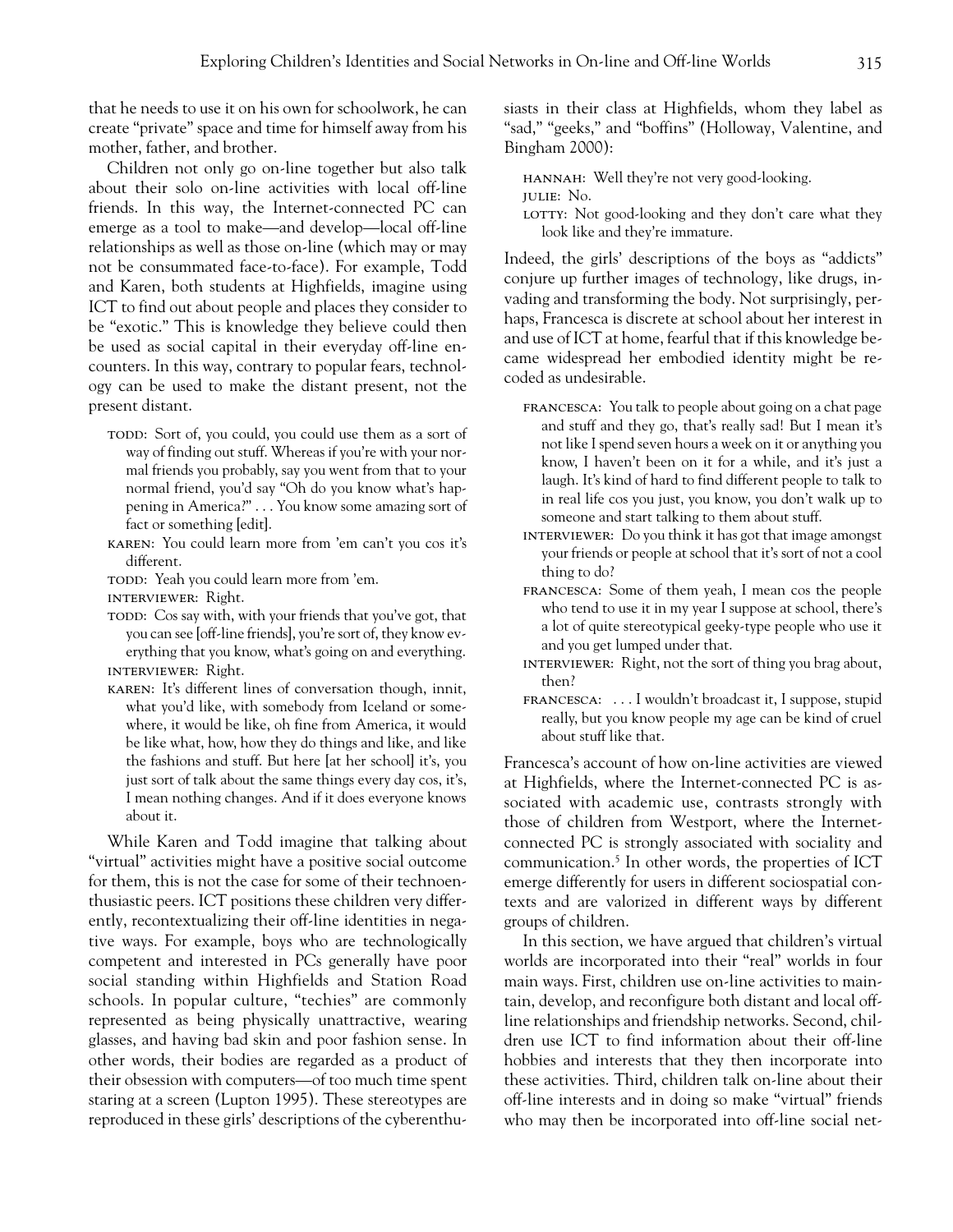works. Fourth, ICT can recontextualize children's offline identities in positive or negative ways.

#### **Conclusion**

In this article, we have provided primary empirical material to show how young people use, interpret, and encounter on-line spaces within the context of their offline everyday lives. Our findings demonstrate that the extensibility afforded by ICT enables children to reconfigure their social relationships and identities in on-line spaces. While some of the children represented ICT to us as a space of separation from their off-line worlds, their "virtual" activities are not, in practice, disconnected from their off-line identities and relationships. This article provides empirical evidence demonstrating that children's on-line and off-line worlds are not oppositional or unconnected but rather are mutually constituted. One cannot be understood without the other. Children's use of ICT is embedded in their lives. Their on-line identities, relationships, and spaces are no less "real" than those encountered off-line.

We have identified four different processes through which children's off-line worlds are incorporated into their on-line worlds: through direct (re)presentations of their off-line identities and activities; through the production of alternative identities contingent upon their off-line identities; through the reproduction on-line of off-line class and gender inequalities; and through the ways in which everyday material realities limit the scope of their on-line activities. Likewise, we have also identified four different processes through which children's online worlds are incorporated into their off-line worlds: on-line activities maintain and develop both distant and local off-line relationships; information gathered on-line is incorporated into off-line activities; on-line friendships are incorporated into or reconfigure off-line social networks; and on-line activities can position subjects differently, recontextualizing off-line identities.

As such, these connections can also implicitly reconfigure children's geographies. By enabling children to extend themselves beyond the bounds of their locality and the limitations of their own lack of personal mobility, ICTs allow children to glean knowledge from and about other parts of the world and to meet distant "others." The information and ideas gathered in this way can then be incorporated into their off-line peer group networks and relationships, thus contributing to the production of globalized local cultures (Massey and Jess 1995).

When ICTs are used in different times and places, they also constitute varying forms of "private" and "public" space. As some of the quotations used in the first section of this article implied, on-line activities can constitute a "private" space. This is because "virtual" space can seem like a space of separation and therefore escape from everyday off-line social relations. The anonymity afforded by disembodied interactions can also offer on-line participants some measure of "privacy," in the confidential sense of this word.

On-line activities can also help to produce "private" space in the off-line world. Children commonly have little privacy from parents and siblings within the spatial constraints of the average family home. By claiming they need peace and quiet to use the PC for schoolwork (although often they are using it to play games, surf the Internet for fun, or e-mail friends), some children can appropriate a room at home for themselves. At school, children from Westport also use e-mail to create fleeting moments of "privacy" in which they can chat to friends when they are supposed to be working, and can have "private" intimate conversations with members of the opposite sex.

Likewise, on-line activities produce different forms of "public" space. "Spaces" such as chat rooms are "public" in the sense that they are generally open forums for the dissemination of information, ideas, and opinions that are frequented by strangers. In addition, their use can produce "public" spaces around the screen when children get together off-line to use ICT or to talk about their on-line activities.

Throughout this article, we have also shown that the Internet-connected PC does not have any inherent properties or universal impacts. Rather, it emerges as a very different tool for different groups of children in what we might call (after Wenger 1998) "communities of practice." For example, for some children it emerges as a tool to develop intimate on-line friendships, while for others it emerges as a tool of sociality that enhances and develops everyday off-line social networks; for some it emerges as an important tool for developing off-line hobbies, and for others as a casual tool for larking around. By examining how children and technology come together in practice, we have provided a new body of empirical evidence that provides greater insight into young people's use of ICT than would a focus on either the properties of this technology alone or the social context of its use alone. Our findings counter popular fears articulated by commentators, whom we have dubbed "boosters" and "debunkers," that ICT will impact on children's lives in either universally positive or universally negative ways.

Finally, our empirical material contributes to the development of children and young people's geographies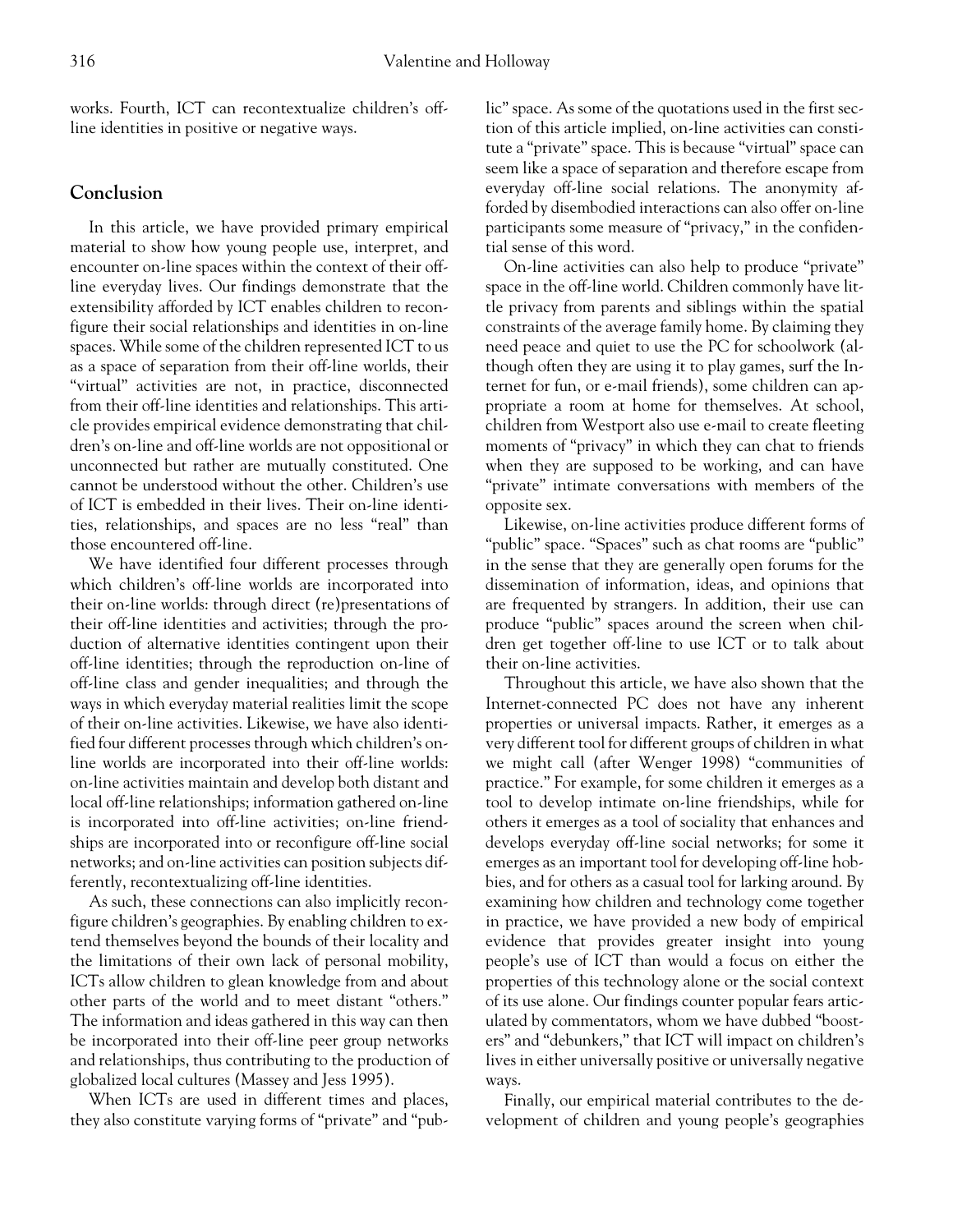by demonstrating the importance of understanding the way that children's social worlds are formed, not just through their associations with other children and adults, but also through their association with their material surroundings. In other words, we highlight the need for children and young people's geographers to recognize the range of objects or "things" through which children order their worlds. Some of the children's reports of the way that they use ICT demonstrate the extent of young people's agency and competence at managing both their on-line and off-line social relationships independently of adults, as well as the degree to which adults are unaware of their everyday activities.

#### **Acknowledgments**

The authors are grateful to the Economic and Social Research Council for funding the research on which this article is based (award no. L129-25-1055). Thanks to Nick Bingham, who was employed on this project as a research assistant. Gill Valentine also wishes to acknowledge the support of the Philip Leverhulme Prize.

#### **Notes**

- 1. The names of the places, schools, and informants have been changed in an effort to protect individuals' anonymity and confidentiality.
- 2. The interviews were carried out by Gill Valentine, Sarah Holloway, and Nick Bingham.
- 3. British children start secondary school at the age of 11. The first year, when they are 11–12, is known as year 7. Subsequent years relate to the following age groups: year 8 is 12– 13-year-olds; year 9, 13–14-year-olds, year 10, 14–15-yearolds; year 11, 15–16-year-olds; year 12, 16–17-year-olds; and year 13, 17–18-year-olds.
- 4. However, as Benedikt (1991) points out, while the technology may be new, exploring and playing with identities is not. He (6) writes, "Cyberspace can be seen as an extension, some might say an inevitable extension, of our age-old capacity and need to dwell in fiction, to dwell empowered or enlightened on other, mythic planes."
- 5. For a further discussion of the different schools' constructions of ICT, see Valentine and Holloway (1999).

# **References**

- Adams, Paul. 1998. Network topologies and virtual place. *Annals of the Association of American Geography* 88 (1): 88– 106.
- Akrich, Madeleine. 1992. The de-scription of technical objects. In *Shaping technology/Building society*, ed. W. Bijker and J. Law, 205–24. Cambridge, MA: MIT Press.
- Alderson, Priscilla. 1995. *Listening to children: Children, ethics, and social research.* Ilford: Barnardos.
- Argyle, Katie, and Rob Shields. 1996. Is there a body in the 'net? In *Cultures of Internet: Virtual spaces, real histories, living bodies*, ed. R. Shields, 58–69. London: Sage.
- Baranshamaje, E., E. Boostrom, V. Brajovic, M. Cader, R. Clement-Jones, R. Hawkins, P. Knight, R. Schware, and H. Sloan. 1995. *Increasing Internet connectivity in sub-Saharan Africa: Issues, options, and World Bank group role.* Washington, DC: World Bank.
- Bechar-Israeli, H. 1995. From Bonehead to cLoNehEAd: Nicknames, play, and identity on Internet Relay Chat. *Journal of Computer-Mediated Communications* 1 (2). http://www. ascusc.org/jcmc/vol1/issue2/bechar.html (last accessed 13 February 2002).
- Benedikt, Michael. 1991. Cyberspace: Some proposals. In *Cyberspace: First steps*, ed. M. Benedikt, 1–25. London: MIT Press.
- Benton Foundation. 1998. Defining the technology gap. In *What's going on: Losing ground bit by bit: Low-income communities in the Information Age.* Researched and prepared by Susan Goslee, with editorial guidance from Chris Conte. http://www.benton.org/Library/Low-Income/one.html (last accessed 28 January 2002).
- Bingham, Nick. 1996. Object-ions: From technological determinism towards geographies of relations. *Environment and Planning D: Society & Space* 14:635–57.
- Bingham, Nick, Sarah L. Holloway, and Gill Valentine. 1999a. Where do you want to go tomorrow? The connection and organisation of children and the Internet *Environment and Planning D: Society & Space* 17:655–72.
- Bingham, Nick, Gill Valentine, and Sarah L. Holloway. 2001. Life around the screen: Reframing young people's use of the Internet. In *Reframing the body*, ed. Nick Watson and Sarah Cunningham-Burley, 228–40. Basingstoke: Palgrave.
- British Market Research Bureau. *IT for All.* http://www. itforall.gov.uk/it/survey/3.html (last accessed 28 July 1999). Page no longer functional; contact Gill Valentine for more details on contents.
- Bromley, Hank. 1997. The social chicken and the technological egg: Education, computing, and the technology/society divide. *Educational Theory* 47:51–65.
- Bryson, M., and S. de Castell. 1994: Telling tales out of school: Modernist, critical, and postmodern "true stories" about educational computing. *Journal of Educational Computing Research* 10:199–221.
- Bunge, W. W. 1973. The geography. *The Professional Geographer* 25:331–37.
- Callon, Michael, and Bruno Latour. 1981. Unscrewing the big Leviathan. In *Advances in social theory and methodology: Toward an integration of micro- and macrosociologies*, ed. K. Knorr-Cetina and A. Cicourel, 288–303. New York: Routledge.
- Callon, Michael, and John Law. 1995. Agency and the hybrid collectif. *South Atlantic Quarterly* 94:481–507.
- Clinton, W. 1996. *1996 State of the Union Address.* 23 January. http://www.washingtonpost.com/wp-srv/politics/special/ states/docs/sou96.htm (last accessed 13 February 2002).
- Crang, Mike, Phil Crang, and Jon May, eds. 1999. *Virtual geographies: Bodies, space, and relations.* London: Routledge.
- Delph-Januirek, Tom. 1999. Sounding gender(ed): Vocal performances in English university teaching spaces. *Gender, Place and Culture* 6:137–78.
- Doel, Marcus, and David Clarke. 1999. Virtual worlds: Simulation, suppletion, s(ed)uction, and simulacra. In *Virtual ge-*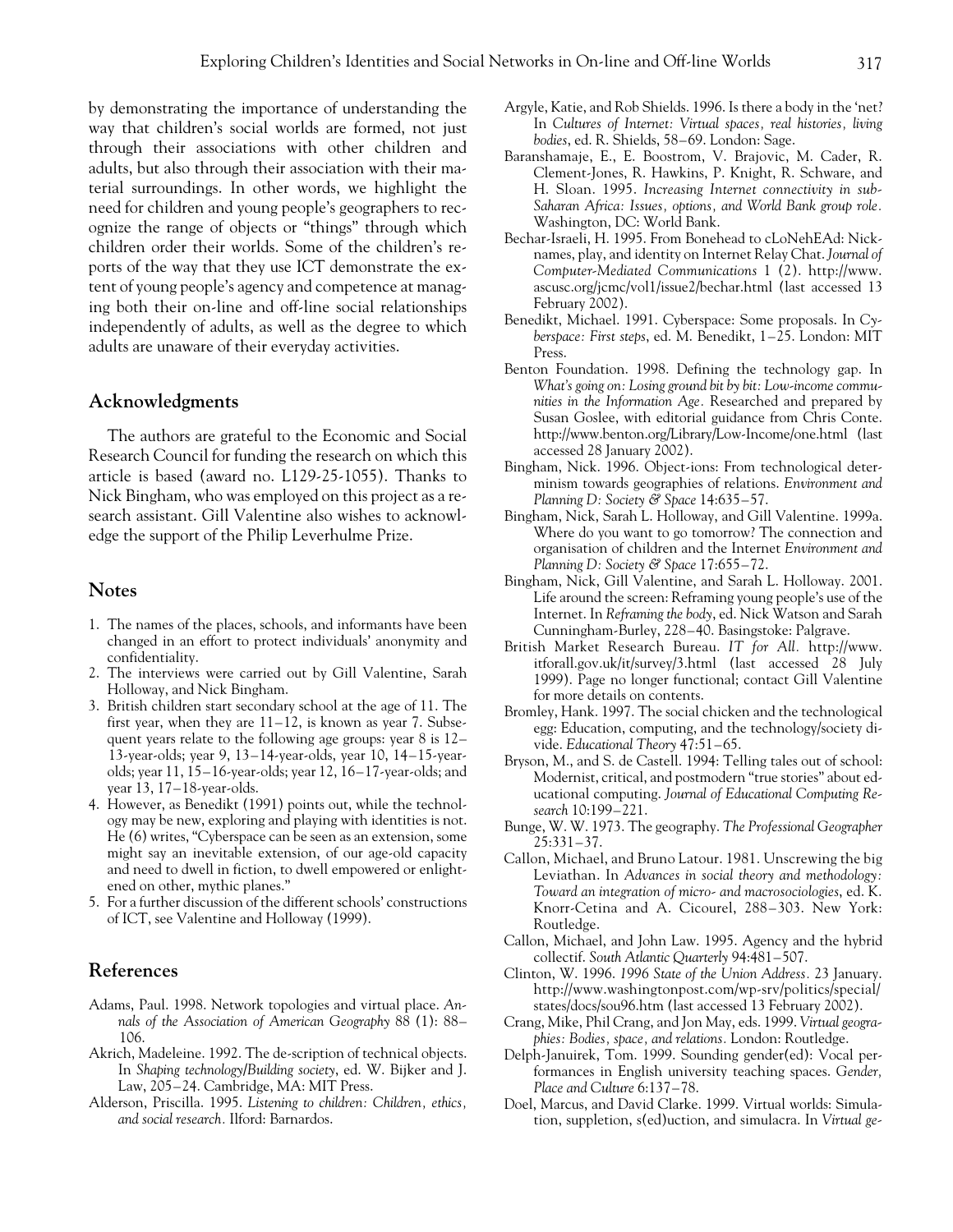*ographies: Bodies, space, and relations*, ed. M. Crang, P. Crang, and J. May, 261–83. London: Routledge.

- Eckert, P., S. Goldman, and E. Wenger. 1996. *The school as a community of engaged learners.* Institute for Research on Learning Report no. 17.101. Menlo Park, CA: IRL.
- Epstein, Deborah. 1997. "Boyz" own stories: Masculinities and sexualities in schools. *Gender and Education* 9:105–15.
- Fischer, Claude. 1994. *America calling: A social history of the telephone to 1940.* Berkeley: University of California Press.
- Froehling, Oliver. 1999. Internauts and guerrilleros: The Zapatisata rebellion in Chiapas, Mexico and its extension into cyberspace. In *Virtual geographies: Bodies, space, and relations*, ed. M. Crang, P. Crang, and J. May, 164–77. London: Routledge.
- Gunkel, D. J., and A. H. Gunkel. 1997. Virtual geographies: The new worlds of cyberspace *Critical Studies in Mass Communication* 14:123–37.
- Haraway, Donna. 1997. *Modest\_Witness@Second\_Millenium. FemaleMan\_Meets\_OncoMouseTM: Feminism and technoscience.* London: Routledge
- Hart, Roger. 1979. *Children's experience of place.* New York: Irvington.
- Haywood, Chris, and Martin Mac An Ghaill. 1995. The sexual politics of the curriculum: contesting values. *International Studies in Sociology of Education* 5:221–36.
- Heim, Michael. 1991. The erotic ontology of cyberspace. In *Cyberspace*, ed. M. Benedikt, 75–76. Cambridge, MA: MIT Press.
- Herring, S. 1993. Gender and democracy in computer-mediated communication. *Electronic Journal of Communication* 3:1–17.
- Holland, Janet, Caroline Ramazanoglu, Sue Sharpe, and Rachel Thomson. 1998. *The male in the head: Young people, heterosexuality, and power.* London: Tufnell Press.
- Holloway, Sarah L., and Gill Valentine. 2000a. *Children's geographies: Playing, living, learning.* London: Routledge.
- Holloway, Sarah L., and Gill Valentine. 2000b. Corked hats and Coronation Street: British and New Zealand children's imaginative geographies of the other. *Childhood* 7:335–57.
- Holloway, Sarah L., and Gill Valentine. 2000c. Spatiality and the new social studies of childhood. *Sociology* 34:763–783.
- Holloway, Sarah L., and Gill Valentine. 2001. "It's only as stupid as you are". Children and adults' negotiation of ICT competence at home and at school. *Social and Cultural Geography* 2:25–42.
- Holloway, Sarah L., and Gill Valentine. 2001a. Children at home in the wired world: Reshaping and rethinking the home in urban geography. *Urban Geography* 22:562–83.
- Holloway, Sarah L., and Gill Valentine. 2001b. Placing cyberspace: Processes of Americanization in British children's use of the Internet. *Area,* 33:153–60.
- Holloway, Sarah L., and Gill Valentine. Forthcoming. *Cyberkids: Children in the information age.* London: Routledge Falmer.
- Holloway, Sarah L., Gill Valentine, and Nick Bingham. 2000. "They're gorgeous": Masculinities, femininities, and information technologies. *Environment and Planning A* 32:617–33.
- Hyams, Melissa. 2000. "Pay attention in class . . . [and] don't get pregnant": A discourse of academic success amongst adolescent Latinas. *Environment and Planning A* 32:635–54.
- James, Allison, and Alan Prout, eds. 1990. *Constructing and reconstructing childhood: Contemporary issues in the sociological study of childhood.* Basingstoke: Falmer Press.
- James, Allison, Chris Jenks, and Alan Prout. 1998. *Theorizing childhood.* Cambridge, U.K.: Polity Press.
- Janelle, D. (1973) Measuring human extensibility in a shrinking world. *The Journal of Geography* 72:8–15.
- Kitchin, Rob. 1998a. *Cyberspace.* Chichester: Wiley.
- ———. 1998b. Towards geographies of cyberspace. *Progress in Human Geography* 22:385–406.
- Kroker, Arthur, and A. Weinstein. 1994. *Data trash: The theory of the virtual class.* New York: St Martin's Press.
- Latour, Bruno. 1988. Visualisation and reproduction. *In Picturing power: Visual depiction and social relations*, ed. G. Fyfe and J. Law, 15–38. Oxford: Basil Blackwell.
- ———. 1993. *We have never been modern.* London: Harvester Wheatsheaf.
- Larner, Wendy. 1999. Consumers or workers? Restructuring telecommunications in Aotearoa/New Zealand. In *Virtual geographies: Bodies, space, and relations*, ed., M. Crang, P. Crang, and J. May, 63–78. London: Routledge.
- Laurel, Brenda. 1991. *Computers as theater.* Reading, MA: Addison-Wesley.
- Law, John 1994. *Organising modernity.* Oxford: Blackwell.
- Light, Jennifer 1999. From city space to cyberspace. In *Virtual geographies: Bodies, space, and relations*, ed. M. Crang, P. Crang, and J. May, 109–30. London: Routledge.
- Livingstone, Sonia, G. Gaskell, and M. Bovill. 1997. Europaische Fernseh-Kinder in Veranderten Medienwelten (European television children in changing media worlds). *Television* 10:4–12.
- Lupton, Deborah. 1995. The embodied computer/user. In *Cyberspace, cyberbodies, cyberpunk: Cultures of technological embodiment*, ed. M. Featherstone and R. Burrows, 97–112. London: Sage.
- Marshall, D. 1997. Technophobia: Videogames, computer hackers, and cybernetics. *Media International Australia* 85:70–78.
- Massey, Doreen, and Pat Jess. 1995*. A place in the world? Places, cultures, and globalization.* Milton Keynes: Open University Press.
- Mayall, Berry, ed. 1994. *Children's childhoods: Observed and experienced.* London: Falmer Press.
- McCellan, J. 1994. Netsurfers. *The Observer* 13 February:5.
- McLaughlin, Margaret, Kerry Osbourne, and Christine Smith. 1995. Standards of conduct on the Usenet. In *Cybersociety: Computer-mediated communication and community*, ed. S. Jones, 90–111. London: Sage.
- Moore, Nick. 1998. Confucius or capitalism? Policies for an information society. In *Cyberspace divide: Equality, agency, and policy in the information society*, ed. B. Loader, 149–160. London: Routledge.
- Myers, D. 1987. Anonymity is part of the magic: Individual manipulation of computer-mediated communication contexts. *Qualitative Sociology* 10:251–66.
- Ostwald, M. 1997. Virtual urban futures. In *Virtual Politics: Identity and Community in Cyberspace*, ed. D. Holmes, 125–44. London: Sage.
- Plant, Sadie. 1993. Beyond the screens: Film, cyberpunk, and cyberfeminism *Variant* 14:12–17.
- Qvortrup, Jens, M. Bardy, G. Sgritta, and H. Wintersberger, eds. 1994. *Childhood matters: Social theory, practice, and Politics.* Aldershot: Avebury.
- Rheingold, Howard. 1994. *The virtual community: Finding connection in a computerised world.* London: Secker and Walbury.
- Robins, Kevin. 1991. In *PhotoVideo: Photography is the age of the computer.* London: Rivers Oram.
	- ———. 1995. Cyberspace and the world we live in. In *Cyber-*